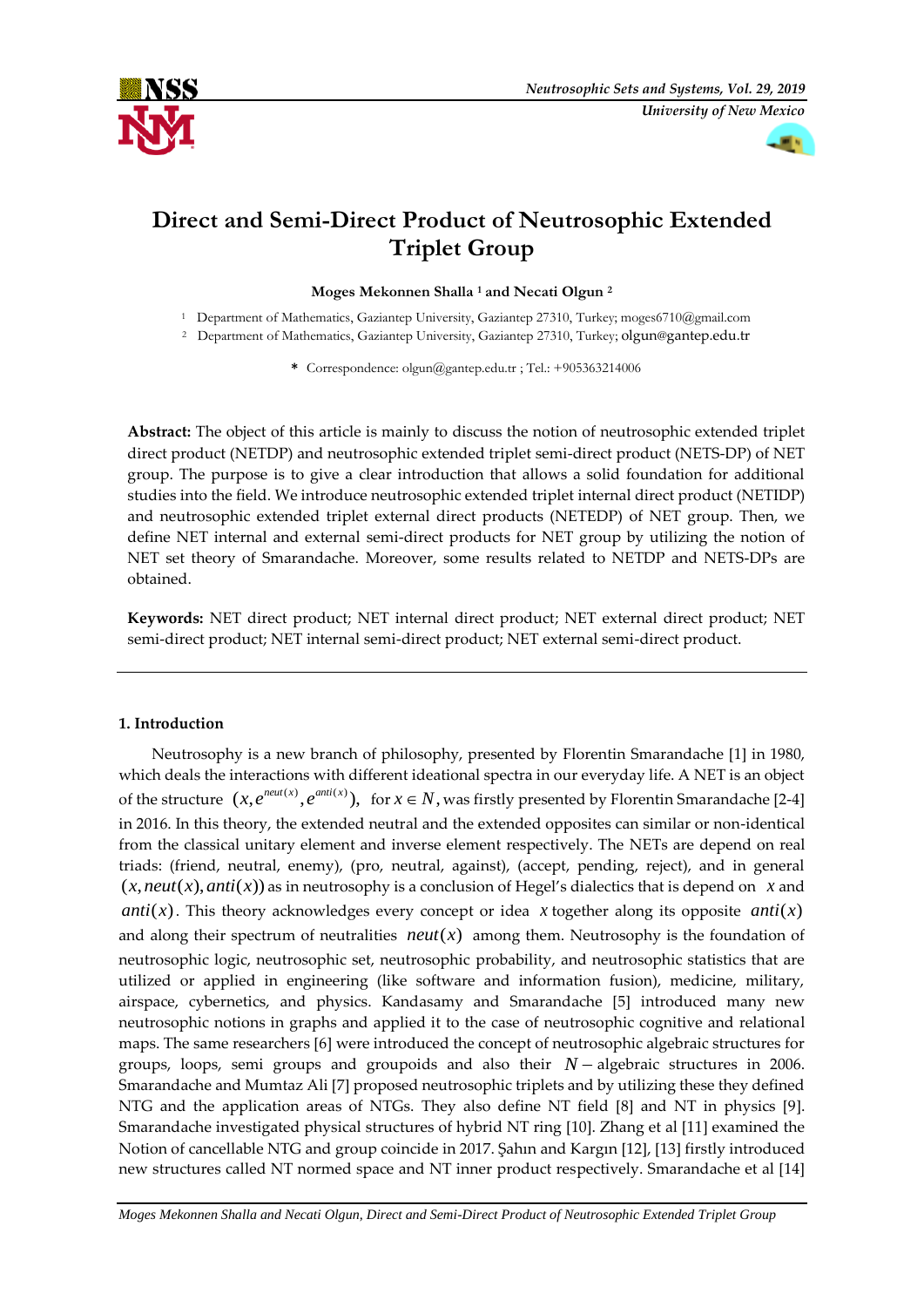studied new algebraic structure called NT G-module which is constructed on NTGs and NT vector spaces. The above set theories have been applied to many different areas including real decision making problems [15-39]. Additionally, Abdel Basset et al applied neutrosophic set theory to artificial intelligence in medicine [43, 44, 46, 56], decision making [45, 48, 49, 52], programming [47], forecasting [50], IoT [51], chain management [53], TOPSIS technique [54], and importing field [55].

 This paper deals with direct and semi-direct products of NETGs. We give basic definitions, notations, facts, and examples about NETs which play a significant role to define and build new algebraic structures. Then, the concept of NET internal and external direct and semi-direct products are given and their difference between the classical structures are briefly discussed. Finally, some results related to NET direct and semi-direct products are obtained.

# **2. Preliminaries**

Since some properties of NETs are used in this work, it is important to have a keen knowledge of NETs. We will point out some few NETs and concepts of NET group, NT normal subgroup, and NT costs according to what needed in this work.

**Definition 2.1** [7, 9] A NT has a form  $(a, neut(a), anti(a)),$  for  $(a, neut(a), anti(a)) \in N$ , accordingly *neut*  $(a)$  and  $anti(a) \in N$  are neutral and opposite of a, that is different from the  $\alpha$  accordingly *neut* (*a*) and *anti* (*a*)  $\in$  *N* are neutral and opposite of *a*, that is different from the unitary element, thus:  $a * \text{neut}(a) = \text{neut}(a) * a = a$  and  $a * \text{anti}(a) = \text{anti}(a) * a = \text{neut}(a)$ respectively. In general, a may have one or more than one neut's and one or more than one anti's. **Definition 2.2 [3, 9]** A NET is a NT, defined as definition 1, but where the neutral of a (symbolized by  $e^{neut(a)}$  and called "extended neutral") is equal to the classical unitary element. As a consequence, the "extended opposite" of  $a$ , symbolized by  $e^{anti(a)}$  is also same to the classical inverse element. Thus, a NET has a form  $(a, e^{neut(a)}, e^{anti(a)})$ , for  $a \in N$ , where  $e^{neut(a)}$  and  $e^{anti(a)}$ in *N* are the extended neutral and negation of *a* respectively, thus:  $a * e^{neut(a)} = e^{neut(a)} * a = a$ , which can be the same or non-identical from the classical unitary element if any and which can be the same or non-identical from the classical unitary element if any and  $a * e^{ant(a)} = e^{ant(a)} * a = e^{neut(a)}$ . Generally, for each  $a \in N$  there are one or more  $e^{neut(a)}$ 's and  $e^{anti(a)}$ 's.

**Definition 2.3** [7, 9] suppose  $(N,*)$  is a NT set. Subsequently  $(N,*)$  is called a NTG, if the axioms given below are holds. ms given below are holds.<br>
(1) (*N*, \*) is well-defined, i.e. for and  $(a, neut(a),anti(a)), (b, neut(b),anti(b) \in N$ , one  $(a, neut(a),anti(a)) * (b, neut(b),anti(b)) \in N$ .

has  $(a,neut(a),anti(a))*(b,neut(b),anti(b)) \in N$ .

(2)  $(N,*)$  is associative, i.e. for anyone has

 $(a, neut(a), anti(a)) * (b, neut(b), anti(b) * (c, neut(c), anti(c)) \in N.$ <br> **Theorem** 2.4 [41] Let  $(N, *)$  be a commutative NET relating **Theorem**  $(N, *)$ be a commutative NET relating to  $\ast$ an **Theorem 2.4 [41]** Let  $(N, *)$  be a<br>  $(a, neut(a),anti(a)), (b, neut(b),anti(b)) \in N ;$ 

- (i)  $neut(a) * neut(b) = neut(a * b);$
- (i)  $neu_1(a) * neu_1(b) = neu_1(a * b);$ <br>(ii)  $anti(a) * anti(b) = anti(a * b);$

**Definition 2.5 [3, 9]** Assume  $(N, *)$  is a NET strong set. Subsequently  $(N, *)$  is called a NETG, if the axioms given below are holds. vioms given below are holds.<br>
(1)  $(N,*)$  is well-defined, i.e. for any  $(a, neut(a),anti(a)), (b, neut(b), anti(b) \in N,$ 

(1)  $(N,*)$  is well-defined, i.e. for any  $(a, neut(a),anti(a))$ <br>one has  $(a, neut(a),anti(a))*(b, neut(b),anti(b)) \in N$ .

(2)  $(N,*)$  is associative,

one has  $(a, neut(a),anti(a)) * (b, neut(b), anti(b) \in N$ .<br>
(2)  $(N, *)$  is associative,<br>
i.e. for any  $(a, neut(a), anti(a)), (b, neut(b), anti(b)), (c, neut(c), anti(c)) \in N$ , one has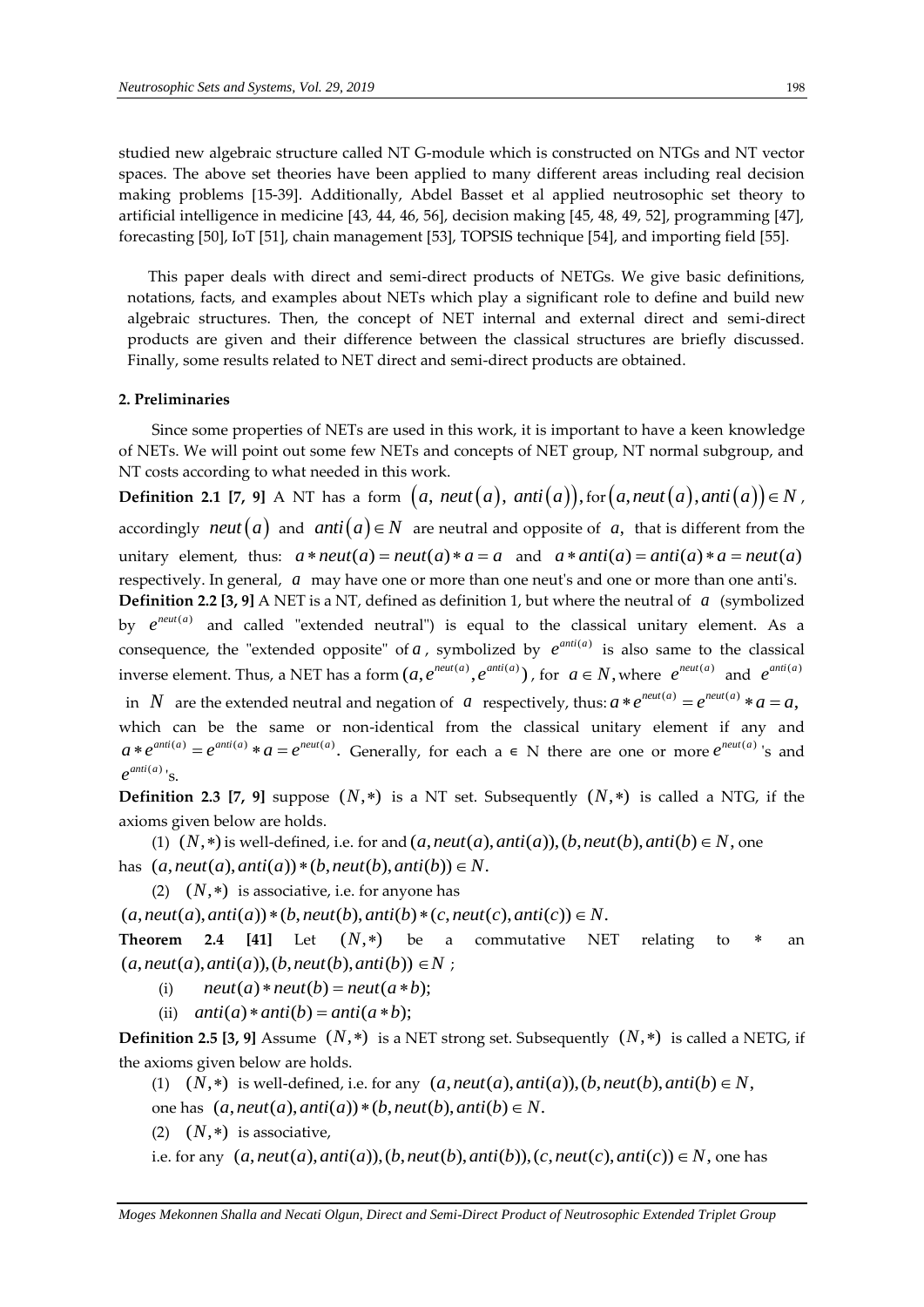- $(a, neut(a), anti(a)) * ((b, neut(b), anti(b)) * (c, neut(c), anti(c))$
- $(a,neut(a),anti(a))*\bigl((b,neut(b),anti(b))*(c,neut(c),anti(c))\bigr) \nonumber \ =\bigl((a,neut(a),anti(a))*\bigl(b,neut(b),anti(b))\bigr) * (c,neut(c),anti(c)).$

**Definition 2.6 [42]** Assume that  $(N_{1},*)$  and  $(N_{2},\circ)$  are two NETG's. A mapping  $f\!:\! \overline{\mathcal{N}}_1 \!\rightarrow\! \overline{\mathcal{N}}_2\;$  is called a neutro-homomorphism if:

- $W_1 \rightarrow N_2$  is called a neutro-homomorphism if:<br>
(1) For any  $(a, neut(a),anti(a)), (b, neut(b),anti(b)) \in N_1$ , we have<br>  $f((a, neut(a),anti(a)) * (b, neut(b),anti(b)))$
- 
- $f\big((a,neut(a),anti(a))*(b,neut(b),anti(b))\big)$ <br>=  $f\big((a,neut(a),anti(a))\big)*f\big((b,neut(b),anti(a))\big)*f$  $((a,neut(a),anti(a))*(b,neut(b),anti(b)))$ <br>f  $((a,neut(a),anti(a))) * f ((b,neut(b),anti(b)))$
- (2) If  $(a, neut(a),anti(a))$  is a NET from  $N_1$ , Then
- $f\left(\text{neut}(a)\right) = \text{neut}\left(f(a)\right)$  and  $f\left(\text{anti}(a)\right) = \text{anti}\left(f(a)\right)$ .

**Definition 2.8 [40]** Assume that  $(N_{_1^1}*$ ) is a NETG and  $|H|$  is a subset of  $|N_{_1^1}|$   $|H|$  is called a NET subgroup of  $|N|$  if itself forms a NETG under  $*$ . On other hand it means:

- (1)  $e^{neut(a)}$  lies in  $H$ .
- (1)  $e^{neut(a)}$  lies in  $H$ .<br>(2) For any  $(a, neut(a),anti(a)), (b, neut(b),anti(b) \in H)$ ,  $(a, neut(a), anti(a)) * (b, neut(b), anti(b) \in H.$
- (3) If  $(a, neut(a), anti(a)) \in H$ , then  $e^{anti(a)} \in H$ .

**Definition 2.9 [40]** A NET subgroup  $H$  of a NETG  $N$  is called a NT normal subgroup of  $N$  if (3) If  $(a, neut(a),anti(a)) \in H$ , then  $e^{anti(a)} \in H$ .<br> **Definition 2.9 [40]** A NET subgroup *H* of a NETG *N* is called a NT normal subgro $(a, neut(a),anti(a))H = H(a, neut(a),anti(a)), \forall (a, neut(a),anti(a)) \in N$  and we  $(a, neut(a),anti(a))H = H(a, neut(a),anti(a)), \forall (a, neut(a),anti(a)) \in N$  and we represent it as  $H($   $N$ .

#### **3. Direct Products of NETG**

 In this section, we define NET internal and external direct products. Then, we give propositions and proof them.

**Definition 3.1** Assume that we have two neutrosophic extended triplet groups H and K, and  $N = H \times K$  is the NET cartesian product (NETCP) of H and K, in other words ic extended triplet groups H and K, and<br>I and K, in other words<br> $\left(\frac{h_2,neut(h_2),anti(h_2))}{h_2}\right)$ 

$$
(a, neutral(a),anti(a)) * (b, neutral(b),anti(b))) * (c, neutral(c),anti(c)))
$$
\n= 
$$
(a, neutral,anti(a)) * (b, neutral(b),anti(b))) * (c, neutral(c),anti(c)).
$$
\nDefinition 2.6 [42] Assume that 
$$
(N_1^*)
$$
 and 
$$
(N_2^*)
$$
 are two NETS's. A mapping 
$$
f: N_1 \rightarrow N_2
$$
 is called a neutron-homomorphism if:\n(I) For any  $(a, neutral, anti(a)), (b, neutral(b), anti(b))$ \n= 
$$
f((a, neutral, anti(a)) * (b, neutral(b)), anti(b)))
$$
\n= 
$$
f((a, neutral, anti(a)) * (b, neutral(b)), anti(b)))
$$
\n(2) If 
$$
(a, neutral, anti(a)) * (b, neutral(b)), anti(b))
$$
\n(3) If 
$$
(a, neutral, anti(a)) * (c, neutral(b), anti(b))
$$
\nDefinition 2.8 [40] Assume that 
$$
(N_1^*, *)
$$
 is a NET from 
$$
N_1
$$
. Then 
$$
f(\text{neut}(a)) = \text{neut } (f(a))
$$
 and 
$$
f(\text{anti}(a)) = \text{antif } f(a)
$$
.\nDefinition 2.8 [40] Assume that 
$$
(N_1^*, *)
$$
 is a NETS and 
$$
H
$$
 is a subset of 
$$
N_1
$$
. 
$$
H
$$
 is called a NE subgroup of 
$$
N
$$
 if itself forms a NETS under \*. On other hand, it is a subset of 
$$
N_1
$$
. 
$$
g(2)
$$
 For any 
$$
(a, neutral, anti(a))
$$
, 
$$
(b, neutral(b), anti(b)) \in H
$$
.\nSolution 2.9 [40] A NET subgroup 
$$
H
$$
 of a NETS 
$$
N
$$
 is called a NT normal subgroup of 
$$
N
$$
 is a 
$$
(a, neutral(a), anti(a)) \in H
$$
, then 
$$
e^{mi(a)} = H
$$
.\nSolution 2.9 [40] A NET subgroup 
$$
H
$$
 of a NETS 
$$
N
$$
 is called a NTS normal subgroup of 
$$
N
$$
 is a 
$$
(a, neutral(b), anti(b)) \cdot \forall (a, neutral(b), anti(b)) \in N
$$
, and we represent a  $$ 

Clearly N is closed under multiplication, it is obvious to see associativity and it has a neutral element denoted by  $1_N=(1_H,1_K)$ and the anti-neutrals of element denoted by  $1_N=(1_H,1_K)$  and the anti-no<br>  $((h,neut(h),anti(h)), (k,neut(k),anti(k)))$  is  $(anti(h)),anti(k)))$ , respectively.

**Definition 3.2** Suppose that  $H, K$  are two NETGs. The NETG  $N = H \times K$  with binary operation described componentwise as denoted in definition (3.1.1) is called the "neutrosophic extended triplet direct product" of *H* and *K* .

**Example 3.3** Find the NET direct product of two NETG  $z_2$  and  $z_3$ . Since  $z_2 = \{0,1\}$  and  $z_3 = \{0,1,3\}$ , the NETs  $z_2$  is  $(0,0,0)$ ,  $(1,0,1)$  and the NETs of  $z_3$  is  $(0,0,0)$ ,  $(1,0,2)$ ,  $(2,0,1)$ . The NET direct products are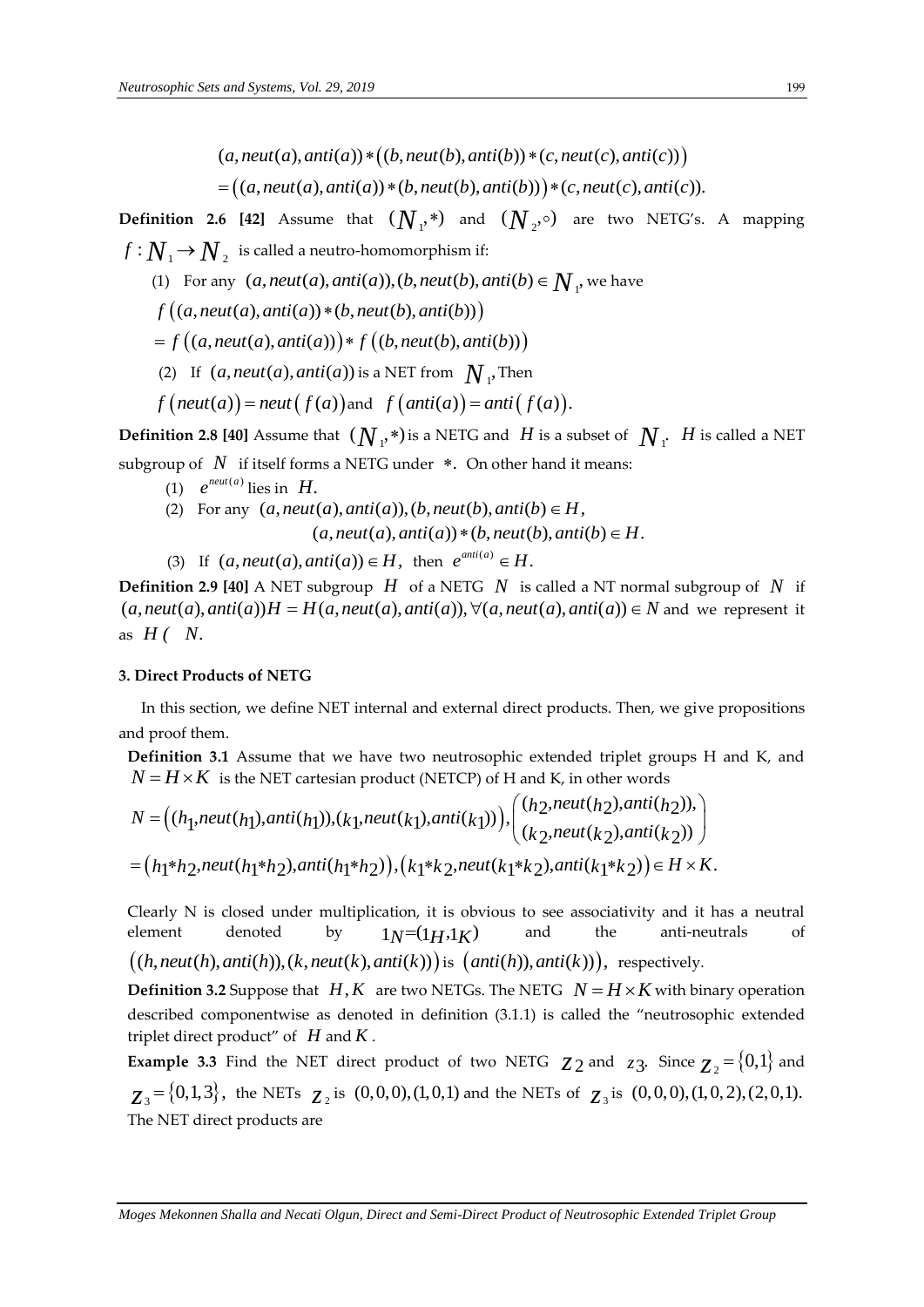Furthermore, *Sets and Systems*, Vol. 29, 2019

\n
$$
Z_{2} \times Z_{3} = \begin{cases} \big( (0,0,0), (0,0,0), (0,0,0), (1,0,2), (0,0,0), (2,0,1), (1,0,1), (0,0,0) \big), \\ \big( (1,0,1), (1,0,2), (1,0,1), (2,0,1) \big) \end{cases}
$$
\nDefinition 3.4. If a NET C, M contains a  
partosophic triplet normal subgroups (NTNS Cs). H and

**Example 3.5** Examine the NETG 
$$
(Z_6^+
$$
) and the following NET subgroups:  
\n $H = \{(0,0,0), (2,0,4), (4,0,2)\}$   
\n $K = \{(0,0,0), (3,0,3)\}.$   
\nNote that  $\{(h, neut(h), anti(h)) * (k, neut(k), anti(k)) : (h, neut(h), anti(h)) \in H, \{(k, neut(k), anti(k)) \in K\}$   
\n $\exists$ 

|                                                                                                                                               |                         |                                                                  |              |                                                   |   | $Z_2 \times Z_3 = \begin{cases} ((0,0,0), (0,0,0)), ((0,0,0), (1,0,2)), ((0,0,0), (2,0,1)), ((1,0,1), (0,0,0)), \\ ((1,0,1), (1,0,2)), ((1,0,1), (2,0,1)) \end{cases}$                                                |              |  |  |  |
|-----------------------------------------------------------------------------------------------------------------------------------------------|-------------------------|------------------------------------------------------------------|--------------|---------------------------------------------------|---|-----------------------------------------------------------------------------------------------------------------------------------------------------------------------------------------------------------------------|--------------|--|--|--|
|                                                                                                                                               |                         |                                                                  |              |                                                   |   |                                                                                                                                                                                                                       |              |  |  |  |
|                                                                                                                                               |                         |                                                                  |              |                                                   |   | <b>Definition 3.4</b> If a NETG $N$ contains neutrosophic triplet normal subgroups (NTNS-Gs) $H$<br><i>K</i> as shown $N = HK$ and $H \cap K = \{1_N\}$ , we call <i>N</i> is the "NETIDP" of <i>H</i> and <i>K</i> . |              |  |  |  |
| <b>Example 3.5</b> Examine the NETG $(Z_6^2, +)$ and the following NET subgroups:                                                             |                         |                                                                  |              |                                                   |   |                                                                                                                                                                                                                       |              |  |  |  |
| $H = \{(0,0,0), (2,0,4), (4,0,2)\}\$                                                                                                          |                         |                                                                  |              |                                                   |   |                                                                                                                                                                                                                       |              |  |  |  |
| $K = \{(0,0,0), (3,0,3)\}.$                                                                                                                   |                         |                                                                  |              |                                                   |   |                                                                                                                                                                                                                       |              |  |  |  |
| Note that $\begin{cases} (h,neut(h),anti(h))* (k,neut(k),anti(k)) : (h,neut(h),anti(h)) \in H, \\ (k,neut(k),anti(k)) \in K \end{cases} = N.$ |                         |                                                                  |              |                                                   |   |                                                                                                                                                                                                                       |              |  |  |  |
|                                                                                                                                               |                         | That means $\{(0,0,0), (2,0,4), (4,0,2) + (0,0,0), (3,0,3)\}$    |              |                                                   |   |                                                                                                                                                                                                                       |              |  |  |  |
|                                                                                                                                               |                         |                                                                  |              |                                                   |   | $=\{(0,0,0), (1,0,5), (2,0,4), (3,0,3), (4,0,2), (5,0,1)\}\.$ So the first condition is met. Also                                                                                                                     |              |  |  |  |
|                                                                                                                                               |                         |                                                                  |              |                                                   |   | neutral for $z_6$ is $0_N$ and $H \cap K = 0_N = \{(0,0,0)\}$ so the second condition is met. Lastly $z_6$ is                                                                                                         |              |  |  |  |
|                                                                                                                                               |                         | abelian so the third condition is met.                           |              |                                                   |   |                                                                                                                                                                                                                       |              |  |  |  |
|                                                                                                                                               |                         |                                                                  |              | <b>Table 1.</b> The elements of NETG $(z_0, +)$ . |   |                                                                                                                                                                                                                       |              |  |  |  |
|                                                                                                                                               | $^+$                    | $\boldsymbol{0}$                                                 | $\mathbf{1}$ | 2                                                 | 3 | 4                                                                                                                                                                                                                     | 5            |  |  |  |
|                                                                                                                                               | $\theta$                | $\theta$                                                         | 1            | 2                                                 | 3 | 4                                                                                                                                                                                                                     | 5            |  |  |  |
|                                                                                                                                               | 1                       | $\mathbf{1}$                                                     | 2            | 3                                                 | 4 | 5                                                                                                                                                                                                                     | $\mathbf{0}$ |  |  |  |
|                                                                                                                                               | $\overline{2}$          | $\overline{2}$                                                   | 3            | 4                                                 | 5 | 0                                                                                                                                                                                                                     | 1            |  |  |  |
|                                                                                                                                               | 3                       | 3                                                                | 4            | 5                                                 | 0 | 1                                                                                                                                                                                                                     | 2            |  |  |  |
|                                                                                                                                               | 4                       | 4                                                                | 5            | $\theta$                                          | 1 | 2                                                                                                                                                                                                                     | 3            |  |  |  |
|                                                                                                                                               | 5                       | 5                                                                | 0            | 1                                                 | 2 | 3                                                                                                                                                                                                                     | 4            |  |  |  |
|                                                                                                                                               |                         |                                                                  |              |                                                   |   | As can be seen, the formed NETs of $\zeta_6$ is $\{ (0,0,0), (1,0,5), (2,0,4), (3,0,3), (4,0,2), (5,0,4), (6,1,0)\}$                                                                                                  |              |  |  |  |
|                                                                                                                                               |                         |                                                                  |              |                                                   |   |                                                                                                                                                                                                                       |              |  |  |  |
|                                                                                                                                               |                         |                                                                  |              |                                                   |   | and also all classical internal direct products are usually not NETIDPs (some do not even cor                                                                                                                         |              |  |  |  |
|                                                                                                                                               |                         | either the neutral or anti-neutral elements).                    |              |                                                   |   |                                                                                                                                                                                                                       |              |  |  |  |
|                                                                                                                                               |                         |                                                                  |              |                                                   |   | <b>Proposition 3.6</b> If $N$ is the NETIDP of $H$ and $K$ , subsequently $N$ is neutro-isomorphic to                                                                                                                 |              |  |  |  |
|                                                                                                                                               | NETDP $H\times K.$      |                                                                  |              |                                                   |   |                                                                                                                                                                                                                       |              |  |  |  |
|                                                                                                                                               |                         |                                                                  |              |                                                   |   | <b>Proof to</b> put on that N is neutro-isomorphic to $H \times K$ , we describe the succeeding map                                                                                                                   |              |  |  |  |
|                                                                                                                                               | $f: H \times K \to N$ , |                                                                  |              |                                                   |   |                                                                                                                                                                                                                       |              |  |  |  |
| $f((h,neut(h),anti(a)), (k,neut(k),anti(k))) = (h*k,neut(h*k),anti(h*k))$                                                                     |                         |                                                                  |              |                                                   |   |                                                                                                                                                                                                                       |              |  |  |  |
|                                                                                                                                               |                         |                                                                  |              |                                                   |   |                                                                                                                                                                                                                       |              |  |  |  |
|                                                                                                                                               |                         | If $((h,neut(h),anti(h)) \in H, (k,neut(k),anti(k)) \in K,$ then |              |                                                   |   |                                                                                                                                                                                                                       |              |  |  |  |
| $((h*k, neut(h*k), anti(h*k))$                                                                                                                |                         |                                                                  |              |                                                   |   |                                                                                                                                                                                                                       |              |  |  |  |
| $=((k*h,neut(k*h),anti(k*h)).$                                                                                                                |                         |                                                                  |              |                                                   |   |                                                                                                                                                                                                                       |              |  |  |  |
|                                                                                                                                               |                         |                                                                  |              |                                                   |   | Actually, we've utilizing that both NETGs $K$ and $H$ are neutrosophic triplet normal that                                                                                                                            |              |  |  |  |
|                                                                                                                                               |                         |                                                                  |              |                                                   |   | Moges Mekonnen Shalla and Necati Olgun, Direct and Semi-Direct Product of Neutrosophic Extended Triplet Group                                                                                                         |              |  |  |  |

**Table 1.** The elements of NETG ( $\mathcal{Z}_{6}$ , +).

$$
((h*k,neut(h*k),anti(h*k))
$$
  
=
$$
((k*h,neut(k*h),anti(k*h)).
$$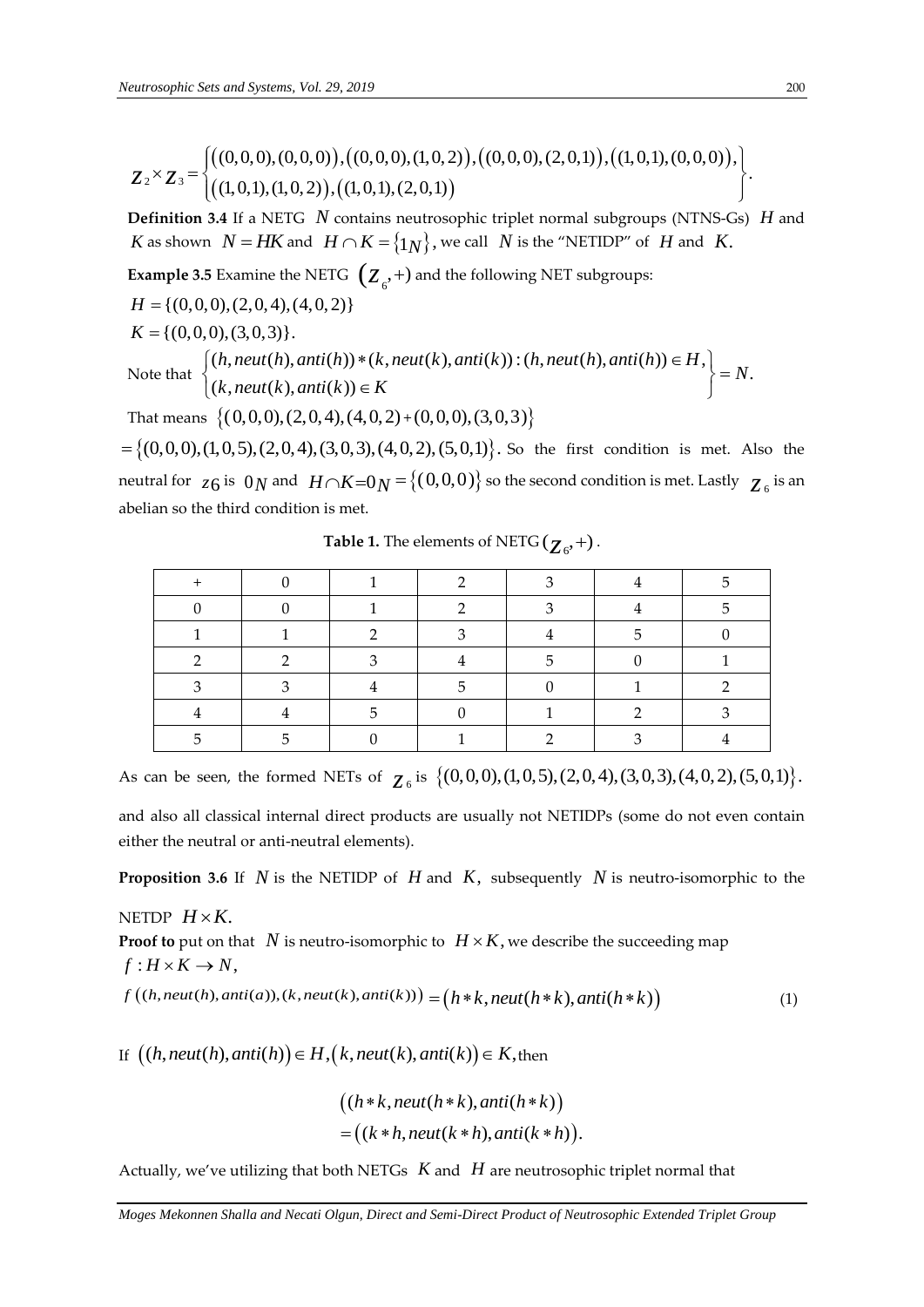*Neutrosophic Sets and Systems, Vol. 29, 2019*\n
$$
\left( (h, neut(h), anti(h))(k, neut(k), anti(k) (h, neut(h), anti(h))^{-1}) \left( (k, neut(k), anti(k))^{-1} \in K, \right. \\
\left. \left( (h, neut(h), anti(h))(k, neut(k), anti(k) (h, neut(h), anti(h))^{-1}) \left( (k, neut(k), anti(k))^{-1} \in H \right) \right. \\
\left. \left. \left( (h, neut(h), anti(h))(k, neut(k), anti(k) (h, neut(h), anti(h))^{-1}) \left( (k, neut(k), anti(k))^{-1} \in H \right) \right) \right) \right) \left. \left. \left( (k, neut(k), anti(k))^{-1} \in H \right) \right) \right) \left. \left( (k, neut(k), anti(k))^{-1} \in H \right) \right) \right) \left. \left( (k, neut(k), anti(k))^{-1} \in H \right) \right) \left. \left( (k, neut(k), anti(k))^{-1} \in H \right) \right) \left. \left( (k, neut(k), anti(k))^{-1} \in H \right) \right) \right) \left. \left( (k, neut(k), anti(k))^{-1} \in H \right) \right) \left. \left( (k, cut(k), anti(k))^{-1} \in H \right) \right) \left. \left( (k, cut(k), anti(k))^{-1} \in H \right) \right) \right) \left. \left( (k, cut(k), anti(k))^{-1} \in H \right) \right) \left. \left( (k, cut(k), anti(k))^{-1} \in H \right) \right) \left. \left( (k, cut(k), anti(k))^{-1} \in H \right) \right) \right) \left. \left( (k, cut(k), anti(k))^{-1} \in H \right) \right) \left. \left( (k, cut(k), anti(k))^{-1} \in H \right) \right) \left. \left( (k, cut(k), anti(k))^{-1} \in H \right) \right) \left. \left( (k, cut(k), anti(k))^{-1} \in H \right) \right) \left. \left( (k, cut(k), anti(k))^{-1} \in H \right) \right) \left. \left( (k, cut(k), anti(k))^{-1} \in H \right) \right) \right) \left. \left( (k, cut(k), anti(k))^{-1} \in H \right) \right) \right) \left. \left( (k, cut(k), anti(k))^{-1} \in H \right) \right) \left. \left( (k, cut(k), anti(k
$$

$$
((h,neut(h),anti(h))(k,neut(k),anti(k)(h,neut(h),anti(h))^{-1})((k,neut(k),anti(k))^{-1} \in H
$$
  
Implying that  

$$
((h,neut(h),anti(h))(k,neut(k),anti(k)(h,neut(h),anti(h))^{-1})((k,neut(k),anti(k))^{-1})
$$

$$
\in K \cap H = \{1_N\}.
$$

At the same time let us show that  $f$  is a NETG neutro-isomorphism.

1. This a NETG neutro-homomorphism onwards  $((h,neut(h),anti(h)), (k,neut(k),anti(k)), (h,neut(h),anti(h)), (k,neut(k),anti(k)))$ ' $H = \{1N\}$ .<br>
Exame time let us show that f is a NETG neutro-isomorphism.<br>
This a NETG neutro-homomorphism onwards<br>  $f((h, neut(h),anti(h)), (k, neut(k),anti(k)), (h^{'}, neut(h^{'}), anti(h^{'})), (k^{'}, neut(k^{'}), anti(k^{'}))$ 

*Moges Mekonnen Shalla and Necati Olgun, Direct and Semi-Direct Product of Neutrosophic Extended Triplet Group* ' ' ' ' ' ' *f h h neut h h anti h h k k neut k k anti k k* ( , ( ), ( )),( , ( ), ( )) by (1) . ' ' ' ' ' ' ( , ( ), ( )) ( ), ( ), ( )) ( , ( ), ( )) *h neut h anti h h k neut h k anti h k k neut k anti k* ' ' ' ' ' ' ( , ( ), ( )) ( ), ( ), ( )) ( , ( ), ( )) *h neut h anti h k h neut k h anti k h k neut k anti k* ' ' ' ' ' ' ( , ( ), ( )), ( , ( ), ( )),( , ( ), ( )) . ( , ( ), ( )) *h neut h anti h f h neut h anti h k neut k anti k f k neut k anti k* 

2. Let us show that the map  $f$  is injective. First we have to check that its neutro-kernel is trivial. Actually, if

if  $f\bigl((h,neut(h),anti(h)),(k,neut(k),anti(k)\bigr)\!=\!1_N$  Then

 $((h, neut(h),anti(h)),(k, neut(k),anti(k)) = 1<sub>N</sub>)$ 

$$
\Rightarrow (h,neut(h),anti(h)) = (k,neut(k),anti(k))^{-1}
$$

 $(h, neut(h), anti(h))$  $h,$ neut $(h),$ anti $(h)$  $\in$   $K$  $\Rightarrow (h, neut(h), anti(h)) \in K$ 

$$
\Rightarrow (h,neut(h),anti(h)) \in K
$$
  

$$
\Rightarrow (h,neut(h),anti(h)) \in H \cap K = \{1_N\}
$$

We have then that  $(h, neut(h),anti(h))_=(k, neut(k),anti(k)) = \{1_N\}$  which proves that the neutro-kernel is  $\{(1_N,1_N)\}\$ .

3. Lastly it's obvious to see that f is subjective since  $N = HK$ . briefly record that the definitions of NETEDP and NETIDP are assuredly unlimited to two NETGs. We can totally describe them for n NETGs as  $H_1$ ,...,  $H_n$ .

**Definition 3.7** If  $H_1$ ,...,  $H_n$  are random NETGs the NET external direct product of  $H_1$ ,...,  $H_n$ is  $N=H_1\times H_2\times\ldots\times H_n$  which is the NET cartesian product with componentwise multiplication.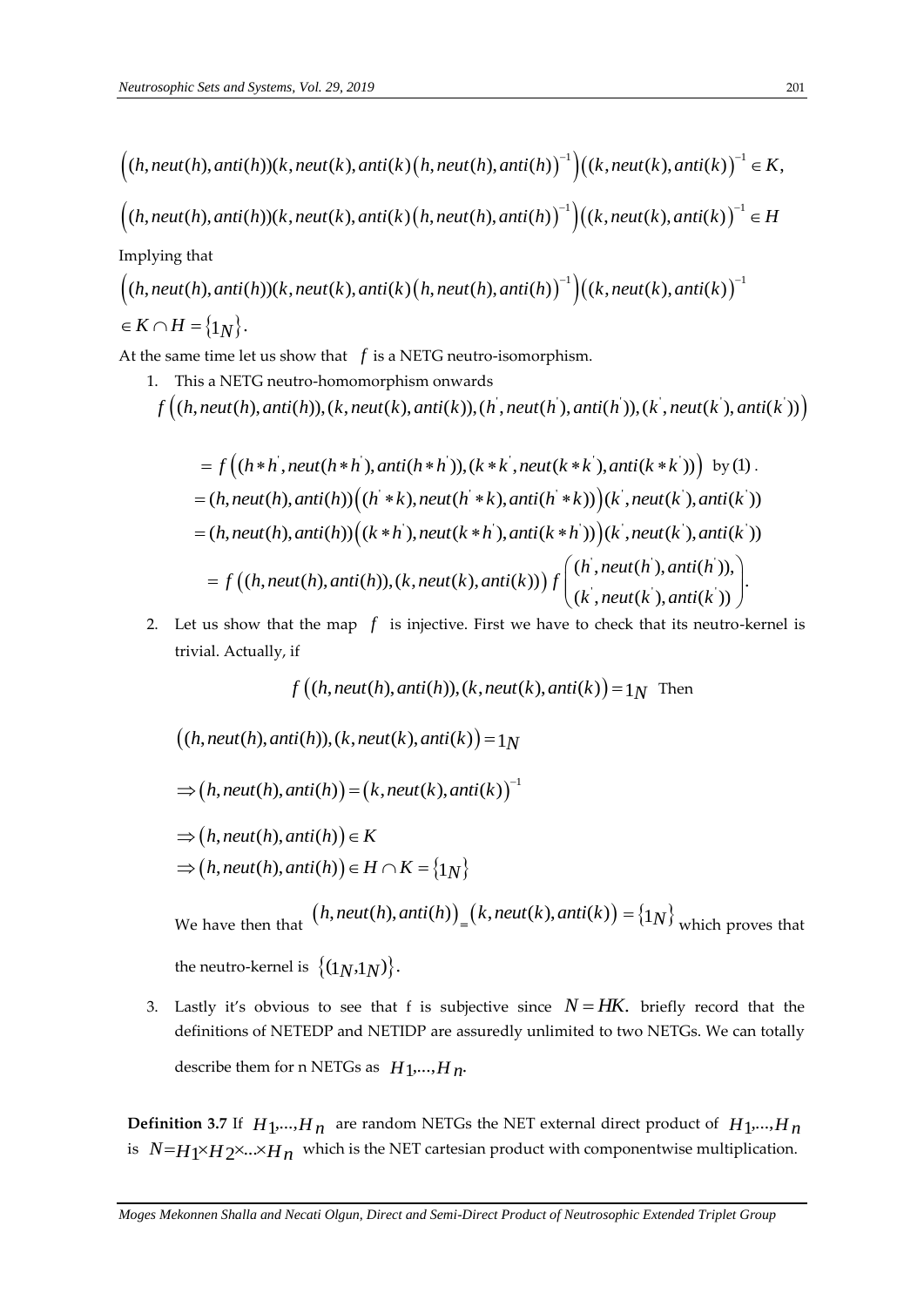**Example 3.8** Let NETG  $u(8) = \{1,3,5,7\}$  and  $u(12) = \{1,5,7,11\}$  under multiplication modulo 8 and mudulo 12 respectively. Let's construct a NETG table for *u*(12).

| $\times$ |    | 5  | 7  | 11 |
|----------|----|----|----|----|
| 1        | 1  | 5  | 7  | 11 |
| 5        | 5  |    | 11 | 7  |
|          |    | 11 |    | 5  |
| 11       | 11 |    | 5  |    |

**Table 2.** The elements of NETG *u*(12).

The NETs of  $u(8)$  are  $(1,1,1), (3,1,3), (5,1,5), (7,1,7)$  and the NETs of  $u(12)$  are  $(1,1,1), (5,1,5), (7,1,7), (11,1,11)$ .<br>
Now let's see the NET external direct products of  $u(8) \times u(12) = ((1,1,1), (1,1,1))$ ,  $((1,1,1), (5,1,5)), ((1,1,1), (7$  $(1,1,1), (5,1,5), (7,1,7), (11,1,11).$ 

Now let's see the NET external direct products of  $u(8) \times u(12) = ((1,1,1),(1,1,1)),((1,1,1),(5,1,5)),((1,1,1),(7,1,7)),((1,1,1),(11,1,1)),$ 1,1,1),(5,1,5),(7,1,7),(11,1,11).<br>
low let's see the NET external direct products  $t(8) \times u(12) = ((1,1,1), (1,1,1)),((1,1,1), (5,1,5)),((1,1,1), (7,1,7)),((1,1,1), (11,1,11)),$ <br>
(3,1,3),(1,1,1)),((3,1,3),(5,1,5)),((3,1,3),(7,1,7)),((3,1,3),(1, (6)<br>  $u(8) \times u(12) = ((1,1,1), (1,1,1)),((1,1,1), (5,1,5))$ <br>
(3,1,3),(1,1,1)),((3,1,3),(5,1,5)),((3,1,3),(7<br>
(5,1,5),(5,1,5)),((5,1,5),(7,1,7)),((5,1,5),( 11,1,11) , (7,1,7),(1,1,1) , (7,1,7),(3,1,3) ,

 $((3,1,3),(1,1,1)),((3,1,3),(5,1,5)),((3,1,3),(7,1,7)),((3,1,3),(11,1,11)),((5,1,5),(1,1,1))$  $(3,1,3), (1,1,1)), ((3,1,3), (5,1,5)), ((3,1,3), (7,1,7)), ((3,1,5), (5,1,5)), ((5,1,5), (7,1,7)), ((5,1,5), (11,1,11)),$ <br>  $(7,1,7), (5,1,5)), ((7,1,7), (7,1,7)), ((7,1,7), (11,1,11)).$ 

 $((5,1,5),(5,1,5)),((5,1,5),(7,1,7)),((5,1,5),(11,1,11)),((7,1,7),(1,1,1)),((7,1,7),(3,1,3)))$ 

 $((7,1,7),(5,1,5)),((7,1,7),(7,1,7)),((7,1,7),(11,1,11)).$ 

In general, all classical internal direct products are not NETEDPs (some do not even contain either the neutral or anti-neutral elements).

**Definition 3.9** If N contains NETNS-Gs  $H_1$ ,...,  $H_n$  as shown  $N=H_1...H_n$  and every n can be symbolized as *h* contains NETNS-Gs  $H_1$ ,...,  $H_n$  as shown *i*  $(h, \text{neut}(h), \text{anti}(h))$ ...  $(h_n, \text{neut}(h_n), \text{anti}(h_n))$ particularly, we call  $\,N$  is the neutrosophic extended triplet internal direct product of  $H_1, ..., H_n$ . There is a small distinction between neutrosophic extended triplet internal product as we see in the definition, since in this instance of two NET subgroups, the condition dedicated briefly record that each *n* can be symbolized particularly as *h h h h h h* 1 1 1 2 2 2 , ( ), ( ) , ( ), ( ) , *neut anti neut anti* but alternately that the intersection of the two NET subgroups is  $\{(1_N)\}$ . The following proposition indicates the relation among those two points of view.

**Proposition 3.10** Assume that  $N=H_1...H_n$  thus every  $H_i$  is a NET normal subgroup of N.

The succeeding axioms are equivalent.

I. *N* is the NETDP of the  $H_i$ .

II. 
$$
H_1H_2...H_{i-1}\cap H_i=\{1_N\}, \forall i=1,...,n.
$$

**Proof** Let's show  $I \Leftrightarrow II$ . Let's suppose that  $N$  is the NETIDP of the  $H_i$ , in other words all element in  $N$  can be inscribed particularly as a product of elements in  $H_i$ . Let's assume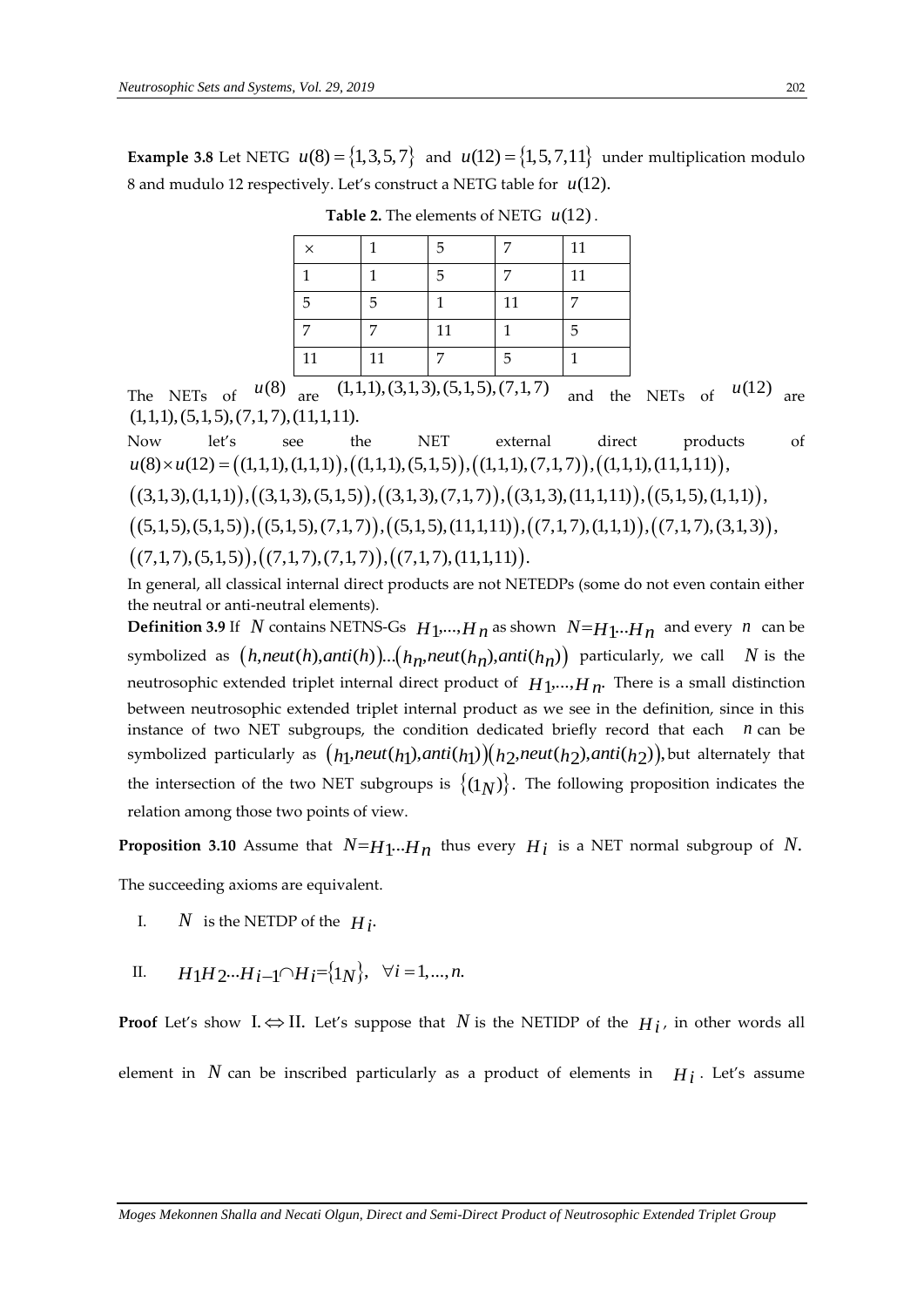$$
(n,neut(n),anti(n)) \in H_1H_2...H_i-1 \cap H_i = \{(1_N)\}.
$$
 We obtain that

 $(n, neut(n), anti(n)) \in H_1 H_2 ... H_{i-1}$ , this is particularly expressed as

a) 
$$
(n, \text{net}(n)) \in H_1 H_2 \cdots H_{i-1}
$$
, this is particularly expressed as  
\n $(n, \text{net}(n), \text{anti}(n)) = (h_1, \text{net}(h_1), \text{anti}(h_1)) (h_2, \text{net}(h_2), \text{anti}(h_2)) \cdots$   
\n $(h_{i-1}, \text{net}(h_{i-1}), \text{anti}(h_{i-1})) (h_i \cdots h_n) H_n, (h_j, \text{net}(h_j), \text{anti}(h_j)) \in H_j.$ 

Moreover,  $(n,neut(n),anti(n)) \in H_i$  thus  $(n,neut(n),anti(n)) = (1_N)H_1n...(1_N)H_i-1$  and we

have 
$$
(h_j
$$
,*neut*( $h_j$ ),*anti*( $h_j$ ) $)=(1_N)$  for all *j* and  $(n$ ,*neut*( $n$ ),*anti*( $n$ )) $=(1_N)$ .

II.  $\Rightarrow$  I. Conversely, let us assume that  $(n, neut(n), anti(n)) \in N$  can be written either

 , ( ), ( ) , ( ), ( ) , ( ), ( ) ... 1 1 1 2 2 2 *n neut n anti n neut anti neut anti h h h h h h* , ( ), ( ) , , ( ), ( ) , *h h h h h h n n n j j j neut anti neut anti <sup>H</sup> <sup>j</sup>* 

or

$$
(n_n, \text{next}(n_n), \text{start}(n_n)), (n_j, \text{next}(n_j), \text{ant}(n_j)) \in H_j,
$$
\n
$$
(n, \text{next}(n), \text{anti}(n)) = (k_1, \text{next}(k_1), \text{anti}(k_1)) (k_2, \text{next}(k_2), \text{anti}(k_2)).
$$
\n
$$
(k_n, \text{next}(k_n), \text{anti}(k_n)), (k_j, \text{next}(k_j), \text{anti}(k_j)) \in H_j.
$$

Remember that whereby every *H j* are NET normal subgroups, subsequently

$$
(h_i,neut(h_i),anti(h_i))\Big(h_j,neut(h_j),anti(h_j)\Big)
$$
  
=
$$
(h_j,neut(h_j),anti(h_j))\Big(h_i,neut(h_i),anti(h_i))\Big)(h_i,neut(h_i),anti(h_i))\in H_j,
$$
  

$$
(h_j,neut(h_j),anti(h_j))\in H_j.
$$

In other words, we can do the succeeding manipulations.

$$
(n,neut(n),anti(n)) \in H_1H_2...H_i-1 \cap H_i = \{(1_N)\}.
$$
 We obtain  
\n
$$
(n,neut(n),anti(n)) \in H_1H_2...H_i-1
$$
, this is particularly expressed as  
\n
$$
(n,neut(n),anti(n)) \in [h_1neut(h_1),anti(h_1)) (h_2neut(h_2),anti(h_2)).
$$
  
\n
$$
(h_i-1,neut(h_i-1),anti(h_i-1))1NH_i...1NH_n.(h_j,neut(h_j),anti(h_j)) \in H_j.
$$
Moreover, 
$$
(n,neut(n),anti(n)) \in H_i
$$
 thus 
$$
(n,neut(n),anti(n)) \in (1_N)Hp...(1_N)H_i...1
$$
 and  
\nhave 
$$
(h_j,neut(h_j),anti(h_j)) \in [1_N)
$$
 for all  $j$  and 
$$
(n,neut(n),anti(n)) \in (1_N).
$$
  
\nII.  $\Rightarrow$  I. Conversely, let us assume that 
$$
(n,neut(n),anti(h_n)) \in N
$$
 can be written either  
\n
$$
(n,neut(n),anti(n)) \in [h_1,neut(h_1),anti(h_1)) (h_2,neut(h_2),anti(h_2)).
$$
  
\n
$$
(h_n,neut(h_n),anti(h_n))
$$
, 
$$
(h_j,neut(h_j),anti(h_j)) \in H_j,
$$
  
\nor  
\n
$$
(n,neut(n),anti(n)) \in [k_1,neut(k_1),anti(k_1)) (k_2,neut(k_2),anti(k_2)).
$$
  
\n
$$
(k_n,neut(h_j),anti(h_j)) (k_j,neut(k_j),anti(h_j)) \in H_j.
$$
  
\nRemember that whereby every  $H_j$  are NET normal subgroups, subsequently  
\n
$$
(h_j,neut(h_j),anti(h_j)) (h_j,neut(h_j),anti(h_j))
$$
  
\n
$$
= (h_j,neut(h_j),anti(h_j)) (h_j,neut(h_j),anti(h_j))
$$
  
\n
$$
= (h_j,neut(h_j),anti(h_j)) (h_j,neut(h_j),anti(h_j))
$$
  
\n
$$
= (h_j,neut(h_j),anti(h_j)) (h_j,neut(h_j),anti(h_j))
$$
  
\n
$$
= (k_1,neut(h_j),anti(h_j)) (k
$$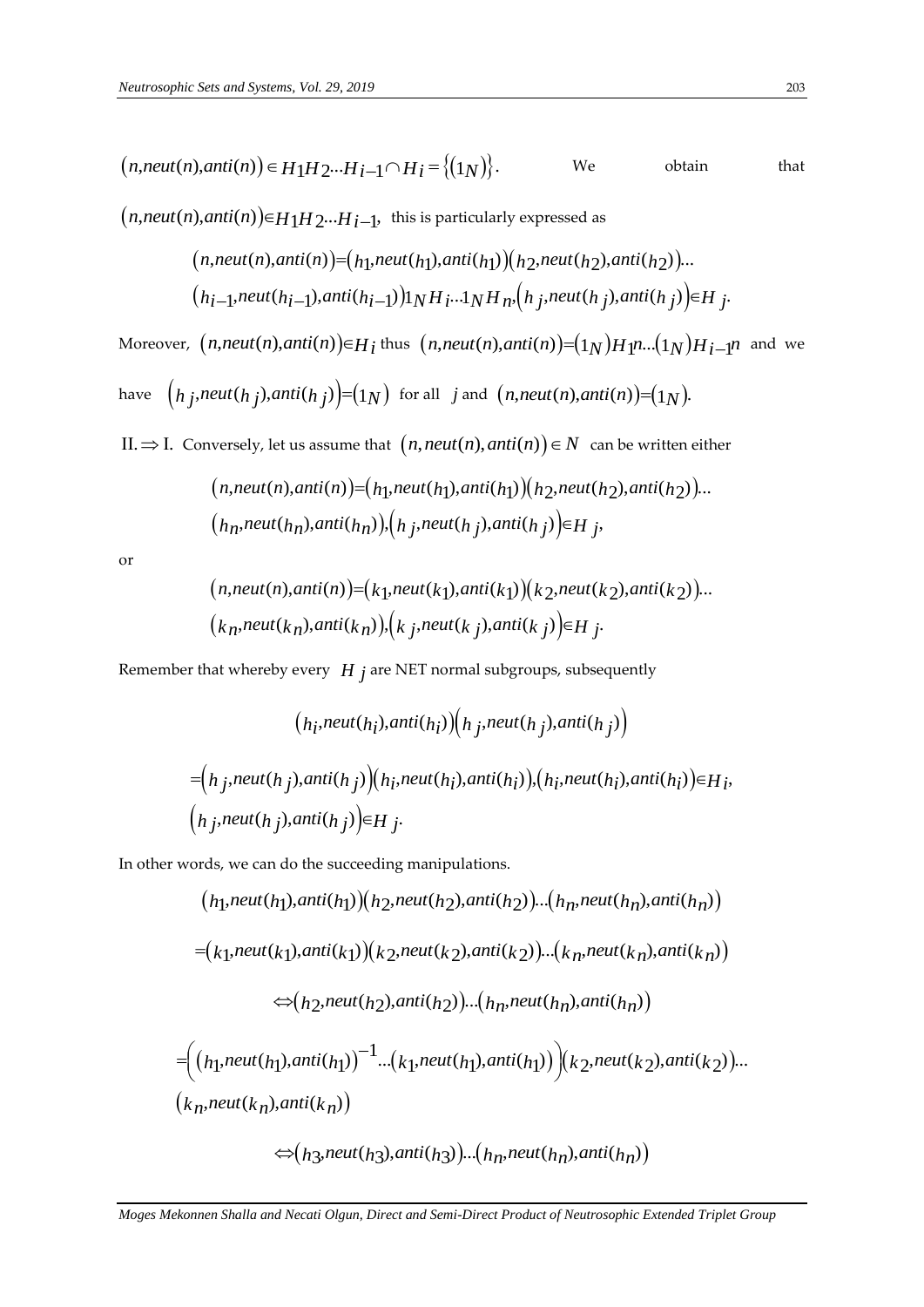$$
= \left( (h_1,neut(h_1),anti(h_1))^{-1}...(k_1,neut(h_1),anti(h_1)) \right) \left( (h_2,neut(h_2),anti(h_2))^{-1} \right)
$$
  

$$
(k_3,neut(k_3),anti(k_3))...(k_n,neut(k_n),anti(k_n))
$$

and likewise and then so long as we achieve

and likewise and then so long as we achieve  
\n
$$
(h_n, n \in u(h_n), a n t \mathbf{w}_n) (\mathbf{k}_n, n \in u(\mathbf{k}_n)), a n \mathbf{k} \mathbf{w}_n^{-1})
$$
\n
$$
= (h_1, \text{neut}(h_1), \text{anti}(h_1))^{-1} (\mathbf{k}_1, \text{neut}(k_1), \text{anti}(k_1)) \dots (\mathbf{k}_{n-1}, \text{neut}(h_{n-1}), \text{anti}(h_{n-1}))^{-1}
$$
\n
$$
(\mathbf{k}_{n-1}, \text{neut}(k_{n-1}), \text{anti}(k_{n-1})).
$$
\n(1)

Until now the left hand side (1) refers to 
$$
H_n
$$
 although the right hand side refers to  $H_1 \cdots H_{n-1}$ ,  
we obtain such  $\left(h_n,neut(h_n),anti(h_n)\right)\left(k_n,neut(k_n),anti(k_n)\right)^{-1} \in H_n \cap H_1 \cdots H_{n-1} = \{1_N\}$   
signifying that  $\left(h_n,neut(h_n),anti(h_n)\right) = \left(k_n,neut(k_n),anti(k_n)\right)$ .

We end this by repeating the procedure. Let's prove this for the conditions of two NETGs. We've noticed overhead that the NET cartesian product of two NETGs *H* and *K* endowed in relation to a NETG structure by taking in mind componentwise binary operation. *h h h h k k h h h h h h h h neut (h<sub>1</sub>)</sub>, <i>anti (h<sub>1</sub>)</sub>*, *neut* (*k<sub>1</sub>)*, *anti* (*k<sub>1</sub>*))  $(h_1, \textit{neut}(h_1), \textit{anti}(h_1)), (k_1, \textit{neut}(k_1), \textit{anti}(k_1))$ <br>= $(h_1 * h_1, \textit{neut}(h_1 * h_1), \textit{anti}(h_1 * h_1)), (k_1 * k_1, \textit{neut}(k_1 * k_1), \textit{anti}(k_1 * k_1)) \in H \times K.$ 

$$
=(h_1 * h_1, \text{neut}(h_1 * h_1), \text{anti}(h_1 * h_1)), (k_1 * k_1, \text{neut}(k_1 * k_1), \text{anti}(k_1 * k_1)) \in H \times K.
$$

The preference of this binary operation of course decides the structures of  $N = H \times K$ , and exceptionally, we've noticed such the neutro-isomorphic duplicates of NETGs *H* and *K* in *N* are NETNS-Gs. Contrarily that one may describe a NETIDP, we have to suppose that we've two NETNS-Gs.

 Now let's examine a further overall setting, thus the NET subgroup *K* doesn't need to be NET normal, for whatever we have to describe another binary operation on the NETCP  $H \times K$ . this'll take us to the definition of NETIS-DP and NETES-DP.

Remember that a neutro-auto orphism of a NETG H is an objective NETG neutro-homomorphism from  $H \rightarrow H$ . It's obvious to realize such the set of neutro-auto orphism of *H* shapes a NETG according to the composition of maps and identify element the neutrality map

 $1H$ . We symbolize it by  $Aut(1H)$ .

**Proposition 3.11** Suppose that *H* and *K* are NETGs, and

**Proposition 3.11** Suppose that *H* and *K* are NETGs, and  
\n
$$
\rho: K \to Aut(H), (k, neut(k), anti(k)) \mapsto \rho(k, neut(k), anti(k))
$$
 are a NETG

neutro-homomorphism. Subsequently the binary operation  $\big(H\times K\big){\times} \big(H\times K\big){\rightarrow} \big(H\times K\big),$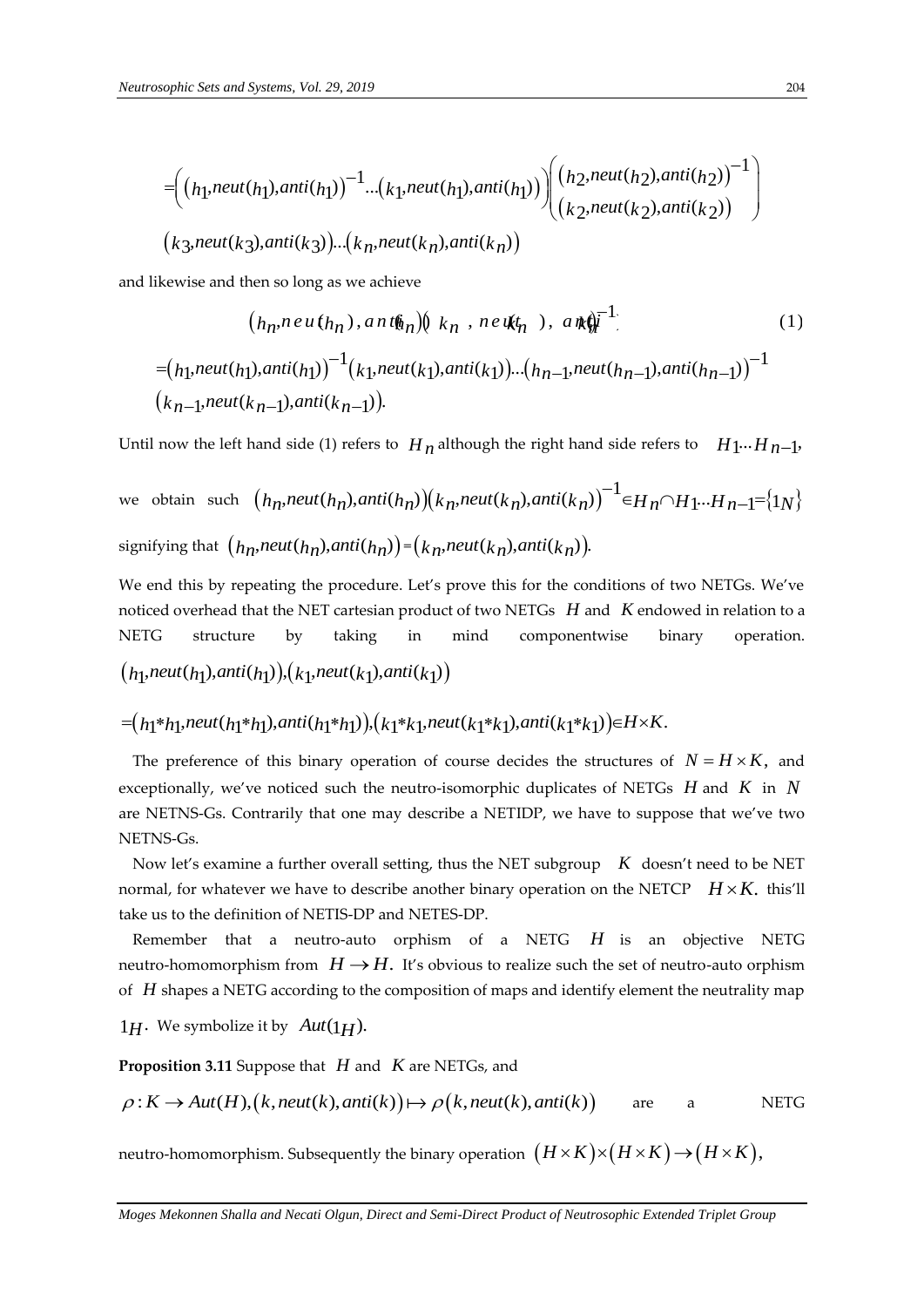$$
((h,neut(h),anti(h)), (k,neut(k),anti(k))), ((h,neut(h'),anti(h')), (k',neut(k'))\n\rightarrow ((h,neut(h),anti(h)), \rho((k,neut(k),anti(k))((h',neut(h'),anti(h')))\n\rightarrow ((k,neut(k),anti(k))(k',neut(k'),anti(k'))((h',neut(h'),anti(h')))\n(k,neut(k),anti(k))(k',neut(k'),anti(k'))
$$

endows  $H \times K$  with a NETG structure, with neutral element  $\left(1_H,1_K\right)$ .

**Proof let's** realize such the closure property is holds.

1) Neutrality: Let's prove that  $(1_H,1_K)$  is the neutral element. We have

 $((h, neut(h),anti(h)), (k, neut(k),anti(k)))(1H<sub>1</sub>K)$  $=\left((h, neut(h),anti(h))\rho(k, neut(k),anti(k))(1_H), (k, neut(k),anti(k))\right)$  $=(h,neut(h),anti(h)),(k,neut(k),anti(k)))$  For all  $(h,neut(h),anti(h)) \in H$ ,  $(k, neut(k),anti(k)) \in K$ , Whereby  $\rho(k, neut(k),anti(k))$  is a NETG neutro-homomorphism. We also have  $\sqrt{a^2-a^2}$   $\sqrt{a^2-a^2}$ bhism. We also have  $1_H.1_K) \Big((h^{'},neut(h^{'}),anti(h^{'})),(k^{'},neut(k^{'}),anti(k^{'}))\Big)$ 

$$
(1_H,1_K)(h,neut(h),anti(h)),(k,neut(k),anti(k)))
$$

$$
= \left(\rho_1H(h',neut(h'),anti(h')), (k',neut(k'),anti(k'))\right)
$$

$$
= \left((h',neut(h'),anti(h')), (k',neut(k'),anti(k'))\right)
$$

2) Anti-neutrality : Let  $((h,neut(h),anti(h)), (k,neut(k),anti(k))) \in H \times K$  and let's prove that

$$
\left(\rho^{-1}_{(k,neut(k),anti(k))}((h,neut(h),anti(h)))^{-1}, (k,neut(k),anti(k))\right)^{-1}
$$

is the anti-neutral of

the 
$$
(h, \text{neutr})
$$
 of

\n $((h, \text{neutr})$ ,  $\text{anti}(h))$ ,  $(k, \text{neutr})$ ,  $\text{anti}(k))$ .

We have

$$
h,neut(n), antu(n)), (k,neut(k), antu(k)))
$$
\n
$$
((h,neut(h), anti(h)), (k,neut(k), anti(k))) \begin{pmatrix} \rho^{-1}(k,neut(k), anti(k)) \begin{pmatrix} h,neut(h) \\ anti(h) \end{pmatrix}^{-1} \begin{pmatrix} h,neut(h) \\ anti(h) \end{pmatrix}^{-1}
$$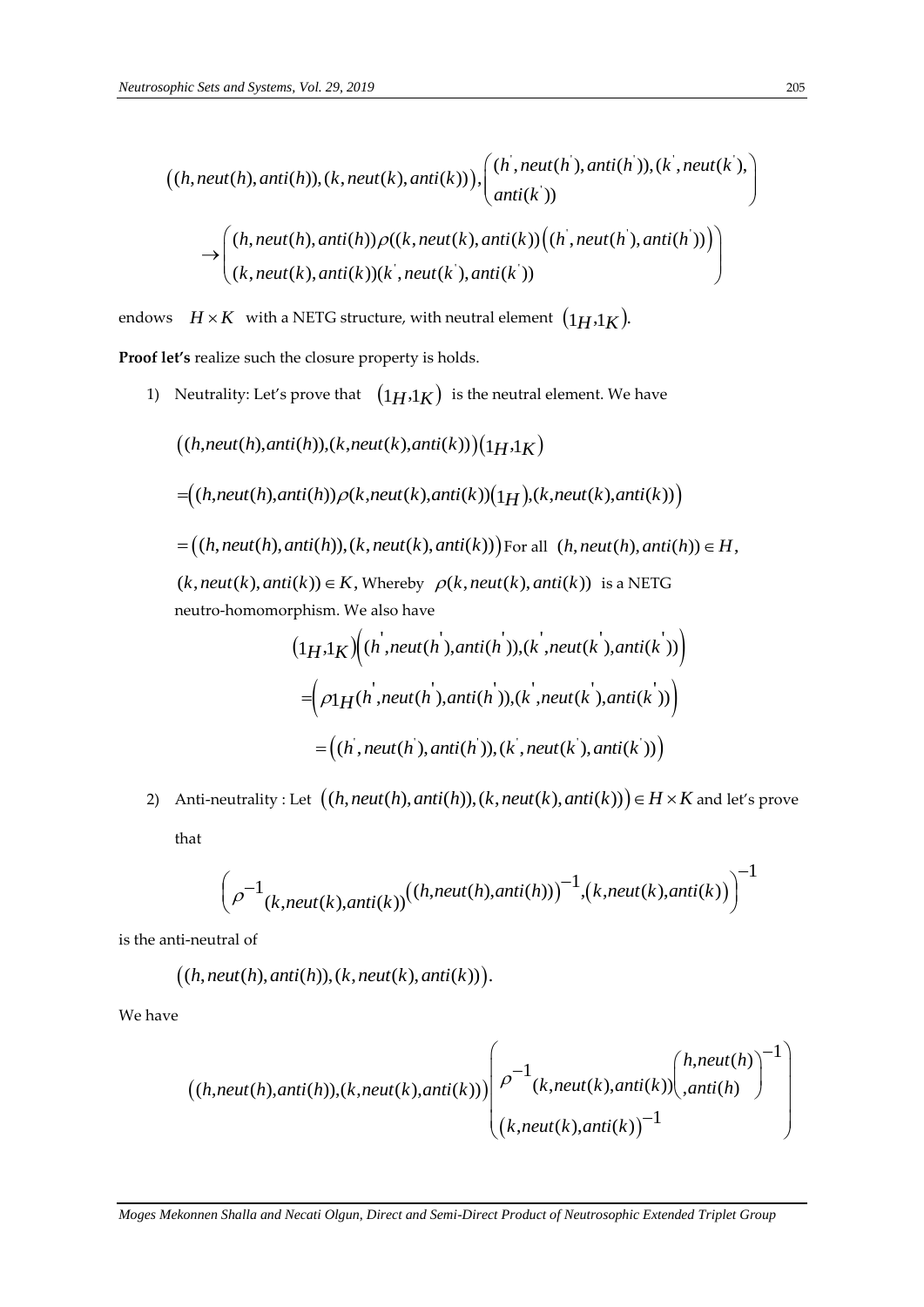$$
= (h,neut(h),anti(h)) \rho_{(k,neut(k),anti(k))} \begin{pmatrix} \rho^{-1}(k,neut(k),anti(k)) \\ (h,neut(h),anti(h))^{-1},1_K \end{pmatrix}
$$

$$
= \left( (h,neut(h),anti(h))(h,neut(h),anti(h))^{-1},1_K \right) = (1_H,1_K).
$$

We also have

$$
\left(\rho^{-1}(k, neut(k),anti(k))\left(h, neut(h),anti(h))\right)^{-1}, (k, neut(k),anti(k))^{-1}\right)
$$
  
\n
$$
=\left(\rho^{-1}(k, neut(h),anti(k))\left(h, neut(k),anti(k)\right)\right)
$$
  
\n
$$
=\left(\rho^{-1}(k, neut(k),anti(k))\left(h, neut(h),anti(h))\right)^{-1}\rho(k, neut(k),anti(k))^{-1}\right)
$$
  
\n
$$
=\left(\rho(k, neut(k),anti(k))\right)^{-1}(k, neut(h),anti(h))^{-1}\rho(k, neut(k),anti(k))^{-1})
$$
  
\n
$$
\left(h, neut(h),anti(h))^{-1}\rho(k, neut(k),anti(k))^{-1}(h, neut(h),anti(h)),1_K\right).
$$

Using that

$$
\rho^{-1}(k,neut(k),anti(k)) = \rho(k,neut(k),anti(k))^{-1}
$$

Whereby  $\rho$  is a NETG neutro-homomorphism. Instantly

is a NETG neutron homomorphism. Instantly  
\n
$$
\begin{pmatrix}\n\rho_{(k,neut(k),anti(k))}^{-1}(h,neut(h),anti(h))^{-1}\rho_{(k,neut(k),anti(k))}^{-1} \\
(h,neut(h),anti(h)),1_K\n\end{pmatrix}
$$
\n
$$
=\left(\rho_{(k,neut(k),anti(k))}^{-1}(h,neut(h),anti(h))^{-1}(h,neut(h),anti(h)),1_K)\right)
$$
\n
$$
=\left(\rho_{(k,neut(k),anti(k))}^{-1}(1_H),1_K\right) = (1_H,1_K)
$$

using that  $P(k, neut(k),anti(k))$ <sup>-1</sup> is a NETG neutro-homomorphism for every

$$
(k,neut(k),anti(k)) \in K.
$$

3) Associativity : Lastly let's check that the following condition holds, we've

$$
P(\text{vity}: \text{Lastly let's check that the following condition holds, we've}
$$
\n
$$
\left(\begin{array}{c}\n(h, neut(h),anti(h)), (k, neut(k),anti(k)), (h', neut(h'),anti(h')), \\
(k', neut(k'),anti(k'))\n\end{array}\right)
$$
\n
$$
\left(\begin{array}{c}\n(h", neut(h"),anti(h"))\end{array}\right), (k", neut(k"),anti(k"))\right)
$$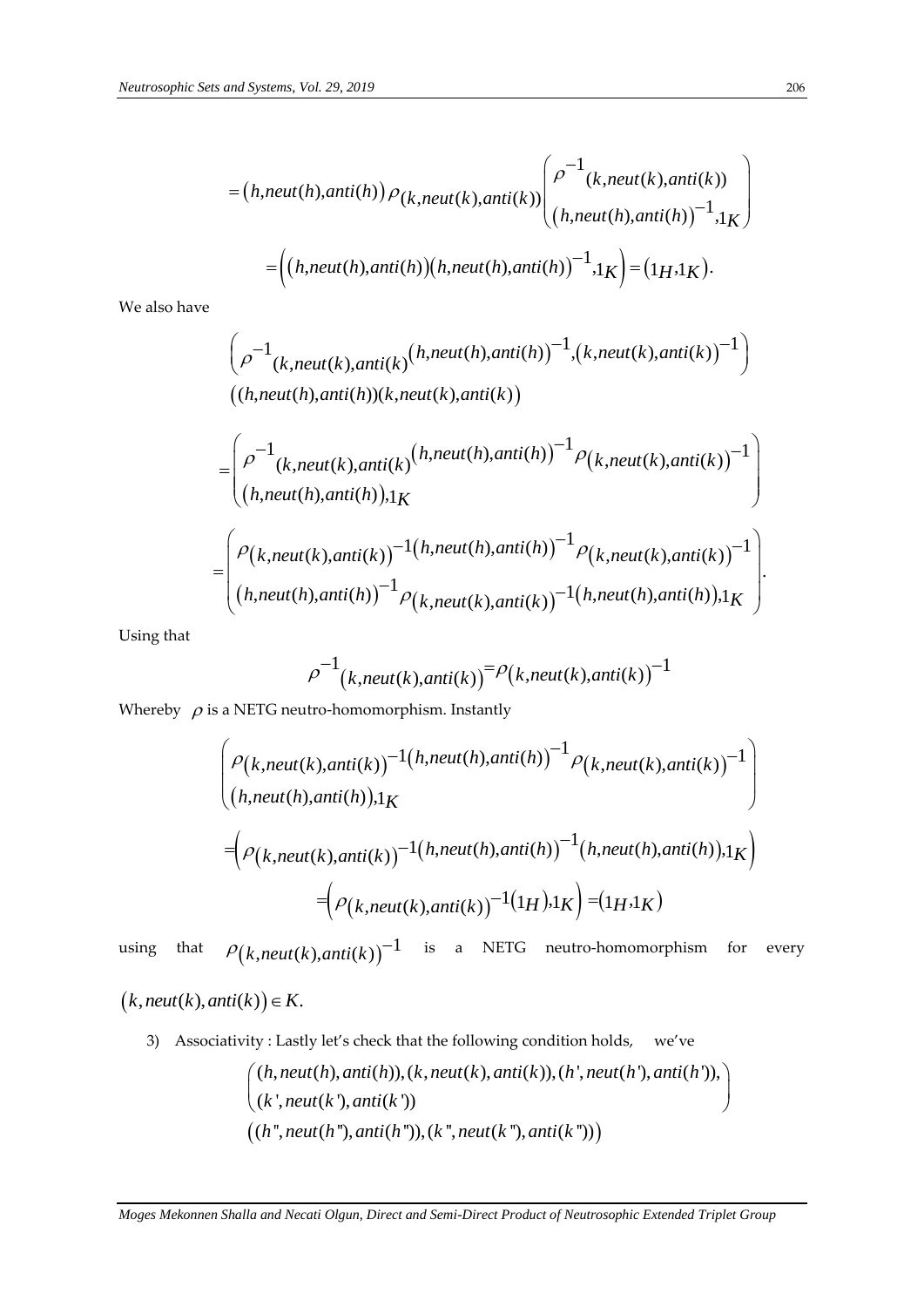$$
= \begin{pmatrix} (h, neut(h),anti(h)), \rho(k, neut(k),anti(k)), (h', neut(h'),anti(h')), \\ (k, neut(k),anti(k)), (k', neut(k'),anti(k')) \end{pmatrix}
$$
  
\n
$$
= \begin{pmatrix} (h'', neut(h"),anti(h")), (k'', neut(k"),anti(k")) ) \\ (h, neut(h),anti(h)) \rho(k, neut(k),anti(k)) & (h',neut(h'),anti(h')), \\ \rho(k, neut(k),anti(k)) & (k',neut(k'),anti(k')) \end{pmatrix}
$$
  
\n
$$
\begin{pmatrix} (h'', neut(h"),anti(h")), (k, neut(k),anti(k)), (k', neut(k'),anti(k')), \\ (k'', neut(k"),anti(k")) \end{pmatrix}), \end{pmatrix}
$$

While conversely

$$
((\kappa, \text{neut}(\kappa), \text{anti}(\kappa)))
$$
\n
$$
((h, \text{neut}(h), \text{anti}(h)), (k, \text{neut}(k), \text{anti}(k))) \left( \begin{array}{l} (h', \text{neut}(h'), \text{anti}(h')), (k', \text{neut}(k')) \\ \text{unit}(k')) (h'', \text{neut}(h''), \text{anti}(h'')), \end{array} \right)
$$
\n
$$
(k'', \text{neut}(k''), \text{anti}(k''))
$$

$$
(k", neut(k"),anti(k"))
$$
  
\n
$$
= ((h, neut(h),anti(h)), (k, neut(k),anti(k)))
$$
  
\n
$$
(h', neut(h'),anti(h')), \rho_{k',neut(k'),anti(k'))}(h",neut(h"),
$$
  
\n
$$
(anti(h"))
$$
,  $(k', neut(k'),anti(k'))(k",neut(k"),anti(k"))$   
\n
$$
(h,neut(h),anti(h))) \rho_{k,neut(k),anti(k)})
$$
  
\n
$$
(h",neut(h'),anti(h')) \rho_{k,neut(k),anti(k)})
$$
  
\n
$$
(h",neut(h"),anti(h'))
$$
  
\n
$$
(h",neut(h"),anti(h"))
$$

$$
= \begin{pmatrix} (h,neut(h),anti(h))\rho_{k,neut(k),anti(k)}) \begin{pmatrix} (h',neut(h'),anti(h'))\rho^{(k',neut(k'),}) \\ anti(k')) \end{pmatrix} \\ (k,neut(k),anti(k)) \begin{pmatrix} (k',neut(k'),anti(h''),anti(h'')) \end{pmatrix} \end{pmatrix}
$$

Whereby *K* is a NETG, we have

$$
u(x), u(x), (x), u(x), u(x), u(x), u(x), u(x), u(x), u(x))
$$
\n
$$
u(\mathbf{k}, \mathbf{u}(\mathbf{k}), \mathbf{u}(\mathbf{k})) = (k, \mathbf{u}(\mathbf{k}), \mathbf{u}(\mathbf{k})) \Big( k^*, \mathbf{u}(\mathbf{k}^*) \Big) \Big) (k^*, \mathbf{u}(\mathbf{k}^*) \Big) = (k, \mathbf{u}(\mathbf{k}), \mathbf{u}(\mathbf{k})) \Big( (k^*, \mathbf{u}(\mathbf{k}), \mathbf{u}(\mathbf{k}^*) \Big) (k^*, \mathbf{u}(\mathbf{k}^*) \Big) \Big).
$$

Mark that by seeing at the first component

$$
\rho(k, neut(k),anti(k))(k', neut(k'),anti(k'))
$$
  
=  $\rho(k, neut(k),anti(k)) \circ \rho(k', neut(k'),anti(k'))$ 

utilizing that  $\,\,\rho\,\,$  is a NETG neutro-homomorphism, therefore

$$
F(k,neut(k),\text{ann}(k)) \rightarrow (k,neut(k),\text{ann}(k))
$$
\nis a NETG neutron-homomorphism, therefore  
\n
$$
(h,neut(h),\text{anti}(h)) \rho_{(k,neut(k),\text{anti}(k))}((h',neut(h'),\text{anti}(h')))
$$
\n
$$
\rho_{(k,neut(k),\text{anti}(k))}(k',neut(k'),\text{anti}(k')((h'',neut(h''),\text{anti}(h')))
$$
\n
$$
= (h,neut(h),\text{anti}(h)) \rho_{(k,neut(k),\text{anti}(k))}((h',neut(h'),\text{anti}(h')))
$$
\n
$$
\rho_{(k,neut(k),\text{anti}(k))} \rho_{(k,neut(k),\text{anti}(k))}(\rho_{(k',neut(k'),\text{anti}(h''))})
$$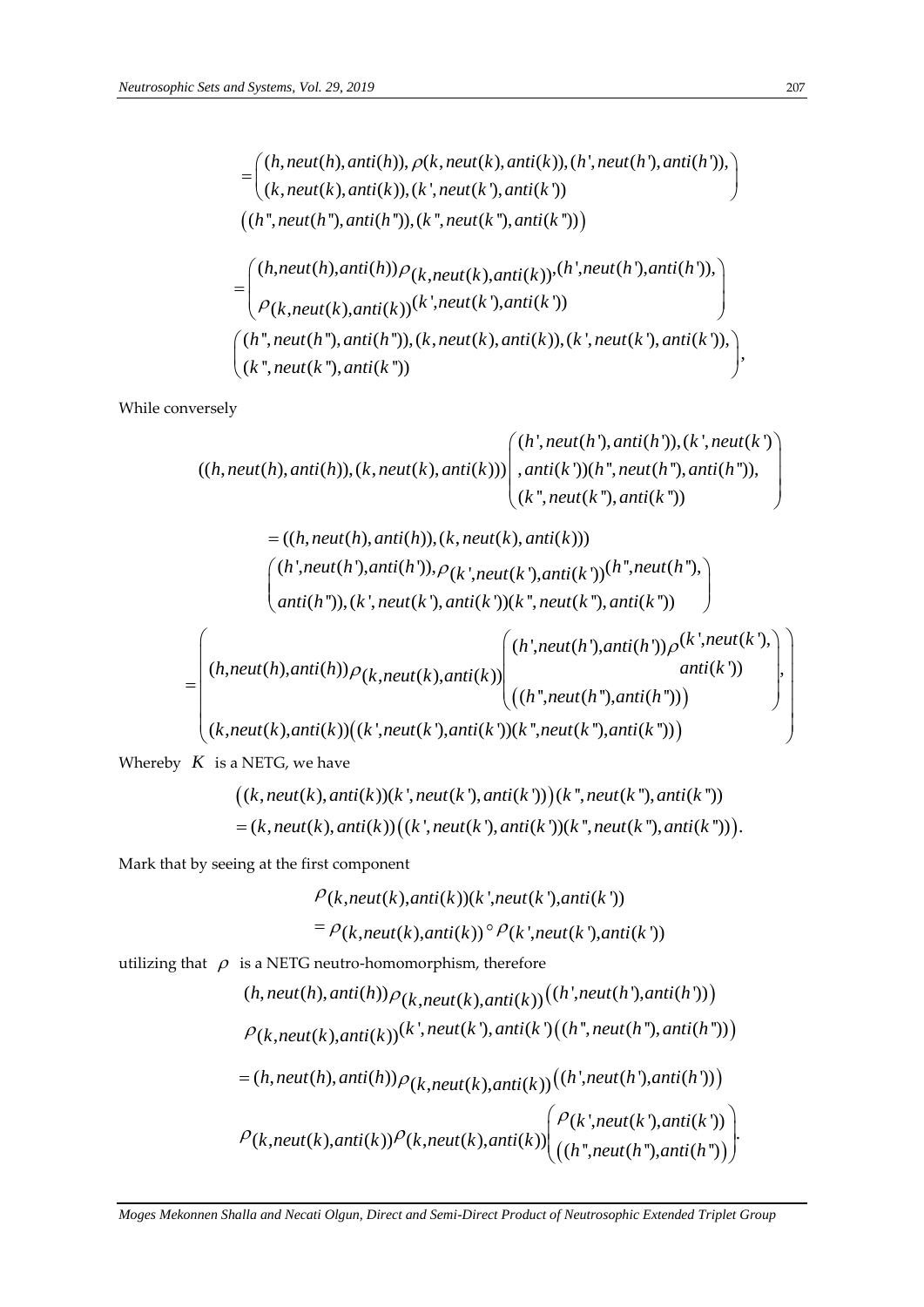Furthermore, 
$$
\rho_{(k,neut(k),anti(k))}
$$
 is a NETG neutron-homomorphism, yielding  
\n
$$
(h,neut(h),anti(h))\rho_{(k,neut(k),anti(k))}((h',neut(h'),anti(h')))
$$
\n
$$
\rho_{(k,neut(k),anti(k))}(\rho_{(k',neut(k'),anti(k'))})((h'',neut(h"),anti(h')))
$$
\n
$$
= (h,neut(h),anti(h))\rho_{(k,neut(k),anti(k))}(\rho_{(k',neut(k'),anti(k'))})
$$
\n
$$
((h'',neut(h'),anti(h')))
$$
\n
$$
((h'',neut(h''),anti(h'')))
$$

$$
= (h,neut(h),anti(h))\rho_{(k,neut(k),anti(k))})\begin{pmatrix} (h,neut(h),ani(h)) \\ \rho_{(k',neut(k'),anti(k'))} \\ ((h'',neut(h''),anti(h'')) \end{pmatrix}
$$

which concludes the proof. Now let's define the first NET semi-direct product.

 In general, the NET direct product is not enough because the operation between elements of the two NET subgroups is always commutative. On other hand, if N is a NETG, H is a NTNS-G, K is a NET subgroup (  $K$  need not be NT normal like in a NET direct product),  $K \cap N = 1_N$ , then N must be a NET semi-direct product. (The operation between elements of *H* and *K* need not be commutative.) So, we can argue that the NET semi-direct product classifies all NETGs constructed in

# **4. Semi-Direct Products of NETG**

this way.

**Definition 4.1** Suppose that *H* and *K* are two NETGs, and  $\rho: K \to Aut(H)$  is a NETG neutro-homomorphism. The set  $|H \times K|$  endowed in a relation to the binary operation (inition 4.1 Suppose that *H* and *K* are two NETGs, and  $\rho: K \to Aut(H)$  is a NI tro-homomorphism. The set  $H \times K$  endowed in a relation to the binary operation  $(h, neut(h),anti(h)), (k, neut(k),anti(k)))((h', neut(h'),anti(h')), (k', neut(k'),anti(k'))))$ b-homomorphism. The set  $H \times K$  endowed in a relation to the binary operation<br>  $h, neut(h),anti(h)), (k, neut(k),anti(k))) \Big( (h', neut(h'),anti(h')), (k', neut(k'),anti(k')) \Big)$ <br>  $\Big( (h, neut(h),anti(h)) \rho_{k,neut(k),anti(k)}) \Big( (h', neut(h'),anti(h')) \Big)$ 

 $((h,neut(h),anti(h)), (k,neut(k),anti(k)))((h',neut(h'),anti(h')), (k',neut(k'),anti(k'))))$ 

$$
u(t) = \frac{1}{2} \int_{-\infty}^{\infty} \int_{-\infty}^{\infty} \int_{-\infty}^{\infty} \int_{-\infty}^{\infty} \int_{-\infty}^{\infty} \int_{-\infty}^{\infty} \int_{-\infty}^{\infty} \int_{-\infty}^{\infty} \int_{-\infty}^{\infty} \int_{-\infty}^{\infty} \int_{-\infty}^{\infty} \int_{-\infty}^{\infty} \int_{-\infty}^{\infty} \int_{-\infty}^{\infty} \int_{-\infty}^{\infty} \int_{-\infty}^{\infty} \int_{-\infty}^{\infty} \int_{-\infty}^{\infty} \int_{-\infty}^{\infty} \int_{-\infty}^{\infty} \int_{-\infty}^{\infty} \int_{-\infty}^{\infty} \int_{-\infty}^{\infty} \int_{-\infty}^{\infty} \int_{-\infty}^{\infty} \int_{-\infty}^{\infty} \int_{-\infty}^{\infty} \int_{-\infty}^{\infty} \int_{-\infty}^{\infty} \int_{-\infty}^{\infty} \int_{-\infty}^{\infty} \int_{-\infty}^{\infty} \int_{-\infty}^{\infty} \int_{-\infty}^{\infty} \int_{-\infty}^{\infty} \int_{-\infty}^{\infty} \int_{-\infty}^{\infty} \int_{-\infty}^{\infty} \int_{-\infty}^{\infty} \int_{-\infty}^{\infty} \int_{-\infty}^{\infty} \int_{-\infty}^{\infty} \int_{-\infty}^{\infty} \int_{-\infty}^{\infty} \int_{-\infty}^{\infty} \int_{-\infty}^{\infty} \int_{-\infty}^{\infty} \int_{-\infty}^{\infty} \int_{-\infty}^{\infty} \int_{-\infty}^{\infty} \int_{-\infty}^{\infty} \int_{-\infty}^{\infty} \int_{-\infty}^{\infty} \int_{-\infty}^{\infty} \int_{-\infty}^{\infty} \int_{-\infty}^{\infty} \int_{-\infty}^{\infty} \int_{-\infty}^{\infty} \int_{-\infty}^{\infty} \int_{-\infty}^{\infty} \int_{-\infty}^{\infty} \int_{-\infty}^{\infty} \int_{-\
$$

is a NETG  $\,N\,$  called a "NET external semi-direct product of NETGs  $\,H\,$  and  $\,K\,$ " b

 $\rho$ , symbolized by  $N = H \chi_{\rho} K$ .

**Example 4.2** The NET set  $L = H \times N$ , where  $H, N$  are NETGs and  $N \leq AutH$  is the NETES-DP

of *H* and *N* when equipped with the following operation, defined by the action  
\n
$$
\theta: N \to \text{Aut}H: ((h_1, \text{neut}(h_1), \text{anti}(h_1)), (n_1, \text{neut}(n_1), \text{anti}(n_1)))
$$
\n
$$
= \begin{pmatrix} (h_1, \text{neut}(h_1), \text{anti}(h_1)) \theta_{(n_1, \text{neut}(n_1), \text{anti}(n_1))}((h_2, \text{neut}(h_2), \text{anti}(h_2))) \text{,} \\ (n_1, \text{neut}(n_1), \text{anti}(n_1)) (n_2, \text{neut}(n_2), \text{anti}(n_2)) \end{pmatrix}
$$
\n
$$
= \begin{pmatrix} (h_1, \text{neut}(h_1), \text{anti}(h_1)) (n_1, \text{neut}(n_1), \text{anti}(n_1)) ((h_2, \text{neut}(h_2), \text{anti}(h_2))) \text{,} \\ (n_1, \text{neut}(n_1), \text{anti}(n_1)) (n_2, \text{neut}(n_2), \text{anti}(n_2)) \end{pmatrix},
$$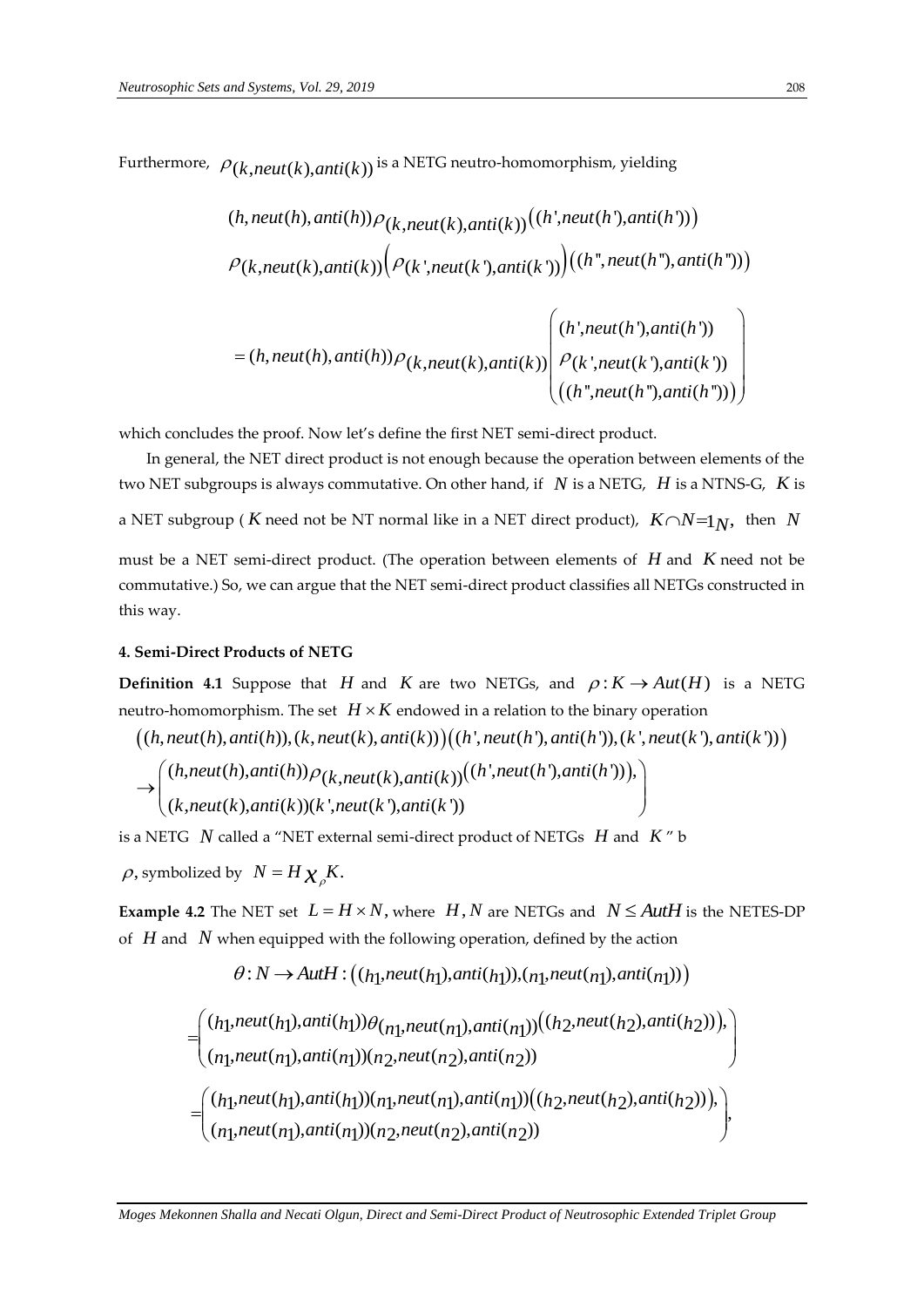for all ( h<sub>1</sub>, neut( h<sub>1</sub>), anti( h<sub>1</sub>)),( h  $_2$ , neut( h  $_2$ ), anti( h  $_2$ ))∈H and all  $(n_1, \text{neut}(n_1), \text{anti}(n_1)),$ 

 $(n_2, \textit{neut}(n_2), \textit{anti}(n_2)) \in N$ .

**Definition 4.3** Let  $N$  be a NETG in a relation to NET subgroups  $H$  and  $K$ . We say that  $N$  is the "NETIS-DP of *H* and *K*" if *H* is a NETNS-G of *N*, thus  $HK = N$  and  $H \cap K = \{1_N\}$ . It is symbolized by  $N = H \rtimes K$ .

**Example 4.4** Let's show that the dihedral NETG  $D_{2n}$  is the NETIS-DP of two of its NET subgroups : the NET subgroup of rotations of a regular  $n - g$ on, and the NET subgroup generated by a single reflection of the same regular  $n - g$ on. If by a single reflection of the same regular  $n-$  gon. If  $D_{2n} = \langle (a, neut(a), anti(a)), (x, neut(x), anti(x)) \rangle$ , where  $(a, neut(a), anti(a))$  generates the NET subgroup  $\langle (a, neut(a),anti(a)) \rangle$  of rotations and  $(x, neut(x), anti(x))$  generates the NET  $\text{subgroup} \quad \langle (x, \text{neut}(x), \text{anti}(x)) \rangle$ , then we know that  $(a, \text{neut}(a), \text{anti}(a))^n = 1_N$  and  $(x, neut(x), anti(x))<sup>2</sup>=1<sub>N</sub>$ , where  $1<sub>N</sub>$  is the neutral symmetry. We know that  $(x, neut(x), anti(x))^{2} = 1_N$ , where  $1_N$  is the neutral symmetry. We know that  $\{1_N\} = \langle (a, neut(a), anti(a)) \rangle \cap \langle (x, neut(x), anti(x)) \rangle$ ; we also know that, if *x* is a reflection and *a* a rotation, then  $(x, neut(x), anti(x))(a, neut(a), anti(a)) = (a, neut(a), anti(a))^{n-1}(x, neut(x), anti(x)).$ and *a* a rotation, then

$$
x
$$
, $neut(x)$ , $anti(x)$  $(a$ , $neut(a)$ , $anti(a)$  $) = (a$ , $neut(a)$ , $anti(a)$  $)n-1(x$ , $neut(x)$ , $anti(x)$  $).$ 

Being  $D_{2n}$  the NETG of all symmetries of a regular  $n -$ gon, it contains all and only the rotations and reflections of the  $n -$  gon itself; this fact, combined with the fact that and reflections of the  $n-$  gon itself; this fact, combined with  $\{1_N\}=<(a,neut(a),anti(a))><\frown<(x,neut(x),anti(x))>$ , allows us to deduce  $|\langle (a,neut(a),anti(a))><\frown<(x,neut(x),anti(x))>\fceil=|D_{2n}|.$ 

$$
|<(a,neut(a),anti(a))>\frown<(x,neut(x),anti(x))>=|D_{2n}|.
$$

Since  $\langle (a, \text{neut}(a), \text{anti}(a)) \rangle \land \langle (x, \text{neut}(x), \text{anti}(x)) \rangle \le D_{2n}$ it follows

since 
$$
\langle (a,neu(a),\text{anti}(a)) \rangle \rightarrow \langle (x,neu(x),\text{anti}(x)) \rangle \leq D_{2n},
$$
  
\n $\langle (a,neut(a),\text{anti}(a)) \rangle \land \langle (x,\text{neut}(x),\text{anti}(x)) \rangle = D_{2n}.$  Finally, we obtain  
\n $(x,\text{neut}(x),\text{anti}(x))(a,\text{neut}(a),\text{anti}(a))(x,\text{neut}(x),\text{anti}(x))^{-1}$   
\n $= (a,\text{neut}(a),\text{anti}(a))^{n-1} \in \langle (a,\text{neut}(a),\text{anti}(a)) \rangle;$ 

thus,  $\langle (a, neut(a), anti(a)) \rangle$  is NT normal. Therefore<br>  $D_{2n} = \langle (a, neut(a), anti(a)) \rangle \tilde{a} \langle (x, neut(x), anti(x)) \rangle.$ 

$$
D_{2n} = \langle a, \text{neut}(a), \text{anti}(a) \rangle \ge \tilde{a} \langle x, \text{neut}(x), \text{anti}(x) \rangle.
$$

*Moges Mekonnen Shalla and Necati Olgun, Direct and Semi-Direct Product of Neutrosophic Extended Triplet Group*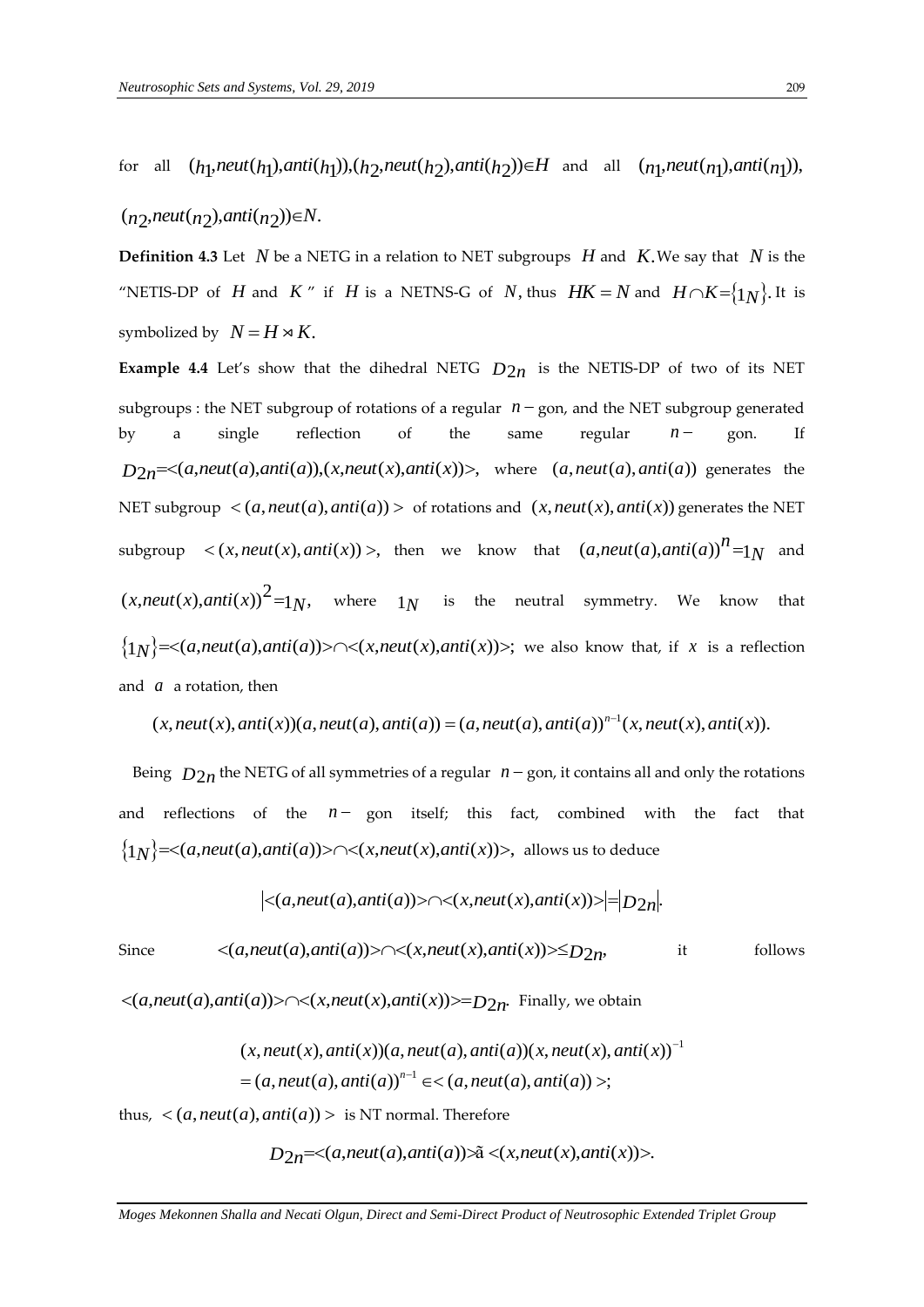**Lemma 4.5** Assume that  $N$  is a NETG with NET subgroups  $H$  and  $K$ . Assume that  $N = HK$ and  $H \cap K = \{1_N\}$ . Subsequently all element  $(n, neut(n),anti(n))$  of N can be inscribed particularly in the form  $(h, neut(h),anti(h))(k, neut(k),anti(k)),$  for  $(h, neut(h),anti(h)) \in H$ and  $(k, neut(k),anti(k)) \in K$ .

**Proof** Since  $N = HK$ , know that  $(n, neut(n), anti(n))$ can be written as  $(h, neut(h),anti(h))(k, neut(k),anti(k)).$ Assume it can also be inscribed  $(h, neut(h),anti(h))(k, neut(k),anti(k)).$  Assure  $(h', neut(h'),anti(h'))(k', neut(k'),anti(k'))$ . Then

 $(h, neut(h),anti(h))(k, neut(k),anti(k)) = (h', neut(h'),anti(h'))(k', neut(k'),anti(k'))$ so (*h*, *neut*(*h*), anti(*h*))(*k*, *neut*(*k*), anti(*k*)). Then<br>
(*h*, *neut*(*h*), anti(*h*))(*k*, *neut*(*k*), anti(*k*)) = (*h*', *neut*(*h*'), anti(*h*'))(*k*', *neut*(*k*'), anti(*k*'))<br>
(*h*', *neut*(*h*'), anti(*h*  $(h, neut(h), anti(h)) = (k', neut(k'), anti(k')) (k, neut(k), anti(k))^{-1}$ 

 $\{1_N\}.$ *H*  $\cap$  *K* = {1*N*<br>*H*  $\cap$  *K* = {1*N* (*h*', *neut*(*h*'), *anti*(*h*'))<sup>-1</sup>(*d*<br>  $\in H \cap K = \{1_N\}.$ 

 $\in H \cap K = \{1_N\}.$ <br>In case  $(h, neut(h), anti(h)) = (h', neut(h'), anti(h'))$  and  $(k, neut(k), anti(k)) = (k', neut(k'), anti(k')).$ 

 The NETIDPs and NETEDPs were two sides of the similar objects, consequently are the NETIS-DPs and NETES-PDs. If  $N = H \chi_{\rho} K$  is the NETES-DP of NETGS  $H$  and  $K$ , subsequently

 $H = H \times \{1\}$  is a NETNS-G of N and it's obvious that N is the NETIS-DP of  $H \times \{1\}$  and

 $\{1\} \times K$ . Because of this we can go from NETES-PDs to NETIS-PDs. The following conclusion goes in the another way, from NET internal to external semi-direct products. **Proposition 4.6** Assume that  $N$  is a NETG with NET subgroups  $H$  and  $K$ , and  $N$  is the

NETIS-PDs of H and K. Then  $N \square H \chi_{\rho} K$  where  $\rho: K \to Aut(H)$  is stated by

S-PDs of *H* and *K*. Then 
$$
N \square H_{\mathcal{X}_{\rho}} K
$$
 where  $\rho : K \rightarrow Aut(H)$  is stated by  
\n
$$
\rho_{(k,neut(k),anti(k))}((h,neut(h),anti(h)))=(k,neut(k),anti(k))(h,neut(h),anti(h))
$$
\n
$$
((k,neut(k),anti(k)))^{-1},
$$
\n
$$
(h,neut(h),anti(h)) \in H, (k,neut(k),anti(k)) \in K.
$$

**Proof** Note that  $\rho_{(k,neut(k),anti(k))}$  refers to  $Aut(H)$  where H is NET normal. By the lemma

4.5 all the element  $(n, neut(n),anti(n))$  of  $N$  can be inscribed particularly in terms of  $(h, neut(h),anti(h))(k, neut(k),anti(k)),$ 

with  $(h,neut(h),anti(h)) \in H$  and  $(k,neut(k),anti(k)) \in K$ . So that, the map  $\varphi: H \chi_{\rho} K \to N$ , (*h*, *neut*(*h*), anti(*h*))  $\in$  *H* and (*k*, *neut*(*k*), anti(*k*))  $\in$  *K*. So that, the map  $\varphi$  : *H*  $\chi_{\rho}$ *K*  $\rightarrow$ <br> $\varphi$ ((*h*, *neut*(*h*), anti(*h*))(*k*, *neut*(*k*), anti(*k*))) = (*h*, *neut*(*h*), anti(

is a bijection. It is just to prove such this bijection is a neutro-homomorphism. Stated

 $((h, neut(h),anti(h)),(k, neut(k),anti(k)))$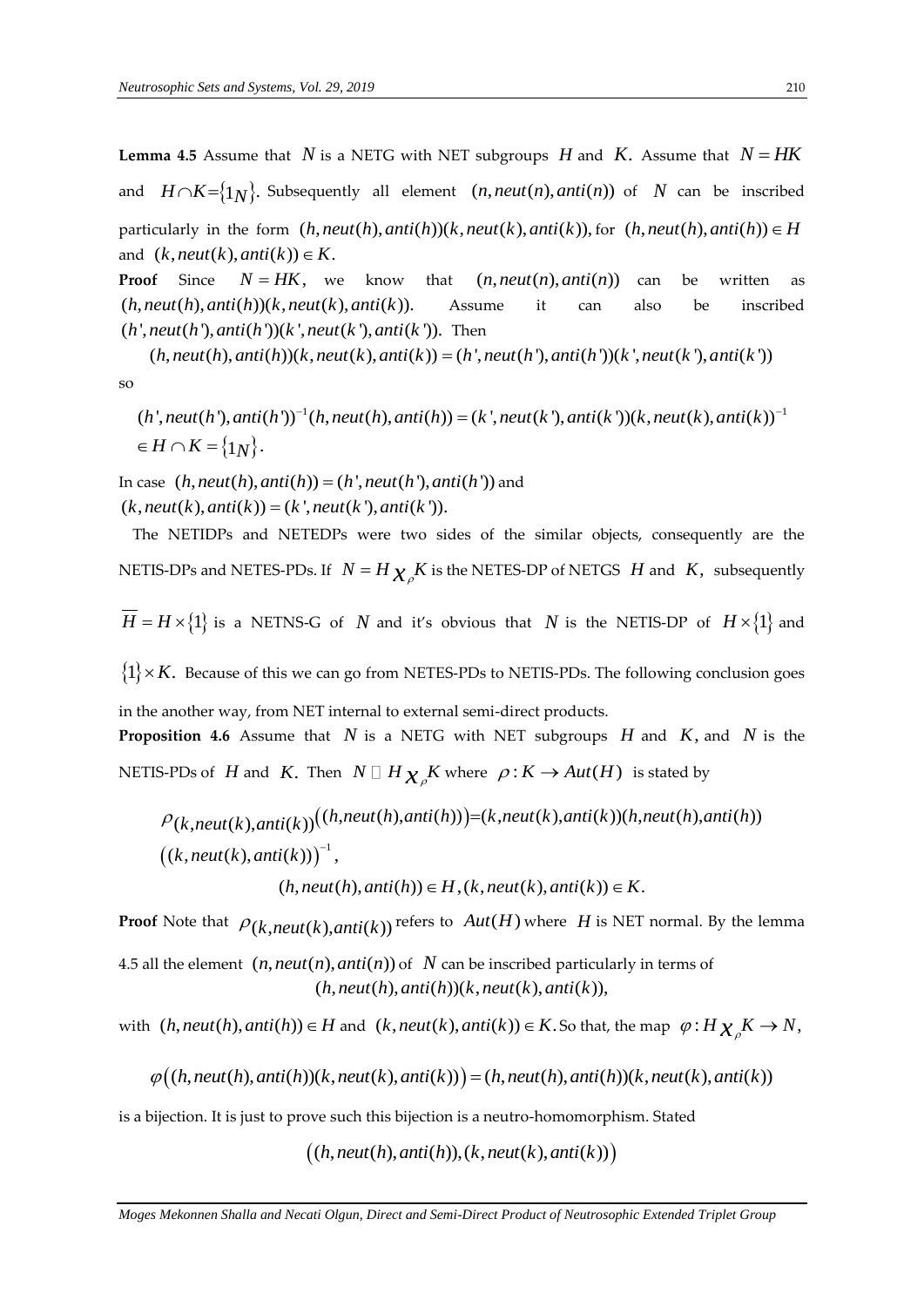and

$$
((h',\text{neut}(h'),\text{anti}(h')), (k',\text{neut}(k'),\text{anti}(k')))
$$
 in  $H_{\mathcal{X}_{\rho}}K$ .

We have

$$
((h',neut(h'),anti(h')), (k',neut(k'),anti(k'))) in H_{\chi_{\rho}}K.
$$
  
have  

$$
\varphi \Big( ((h,neut(h),anti(h)), (k,neut(k),anti(k))) \Big( \begin{matrix} (h',neut(h'),anti(h')), (k',neut(k'),\\ anti(k')) \end{matrix}) \Big) \\ = \varphi \Big( \Big( \begin{matrix} (h,neut(h),anti(h)) \rho_{(k,neut(k),anti(k))} ((h',neut(h'),anti(h'))),\\ (k,neut(k),anti(k))(k',neut(k'),anti(k')) \end{matrix} \Big) \Big) \\ = \varphi \Big( (h,neut(h),anti(h))(k,neut(k),anti(k))(h',neut(h'),anti(h')) ) \\ (k,neut(k),anti(k))^{-1}, (k,neut(k),anti(k))(k',neut(k'),anti(k')) ) \\ = (h,neut(h),anti(h))(k,neut(k),anti(k))(h',neut(h'),anti(h'))(k',neut(k'),anti(k')) ) \\ = \varphi \Big( (h,neut(h),anti(h)), (k,neut(k),anti(k)) \Big) \varphi \Big( \begin{matrix} (h',neut(h'),anti(h'))),\\ (k',neut(k'),anti(k')) \end{matrix} \Big). \Big)
$$

Therefore  $\varphi$  is a NETG neutro-homomorphism, which ends the proof. Shortly, we obtain such all NETIS-DP is neutro-isomorphic to any NETES-DP, when  $\varphi$  is conjugation.

#### **5. Conclusion**

 The most important point of this article is first to define the NETs and subsequently use these NETs to describe the NET internal and external direct and semi-direct products of NETG. As in classical group theory, in neutrosophic extended triplet group theory building blocks for finite NET groups is simple NET groups. One way to make this simple NETG to larger group is NET direct product. As an addition, we allow rise to a new field called NT Structures (such as neutrosophic extended triplet direct product and semi-direct product. Another researchers can work on the application of NETEDP and NETIDP and semi-direct product to NT vector spaces (representation of the NETG), module theory, number theory, analysis, geometry, zigzag products of graphs and topological spaces.

**Conflicts of Interest:** The authors declare no conflict of interest.

# **References**

- 1. Smarandache, F. Neutrosophy: neutrosophic probability, set, and logic*, Analytic synthesis and synthetic analysis* ( 1998).
- 2. Smarandache, F. Neutrosophic Theory and applications, Le Quy Don Technical University, Faculty of Information Technology, Hanoi, Vietnam (2016)*.*
- 3. Smarandache, F. Neutrosophic Extended Triplets, Arizona State University, Tempe, AZ, Special Collections (2016).
- 4. Smarandache, F. Seminar on Physics (unmatter, absolute theory of relativity, general theory distinction between clock and time, superluminal and instantaneous physics, neutrosophic and paradoxist physics), Neutrosophic Theory of Evolution, Breaking Neutrosophic Dynamic Systems,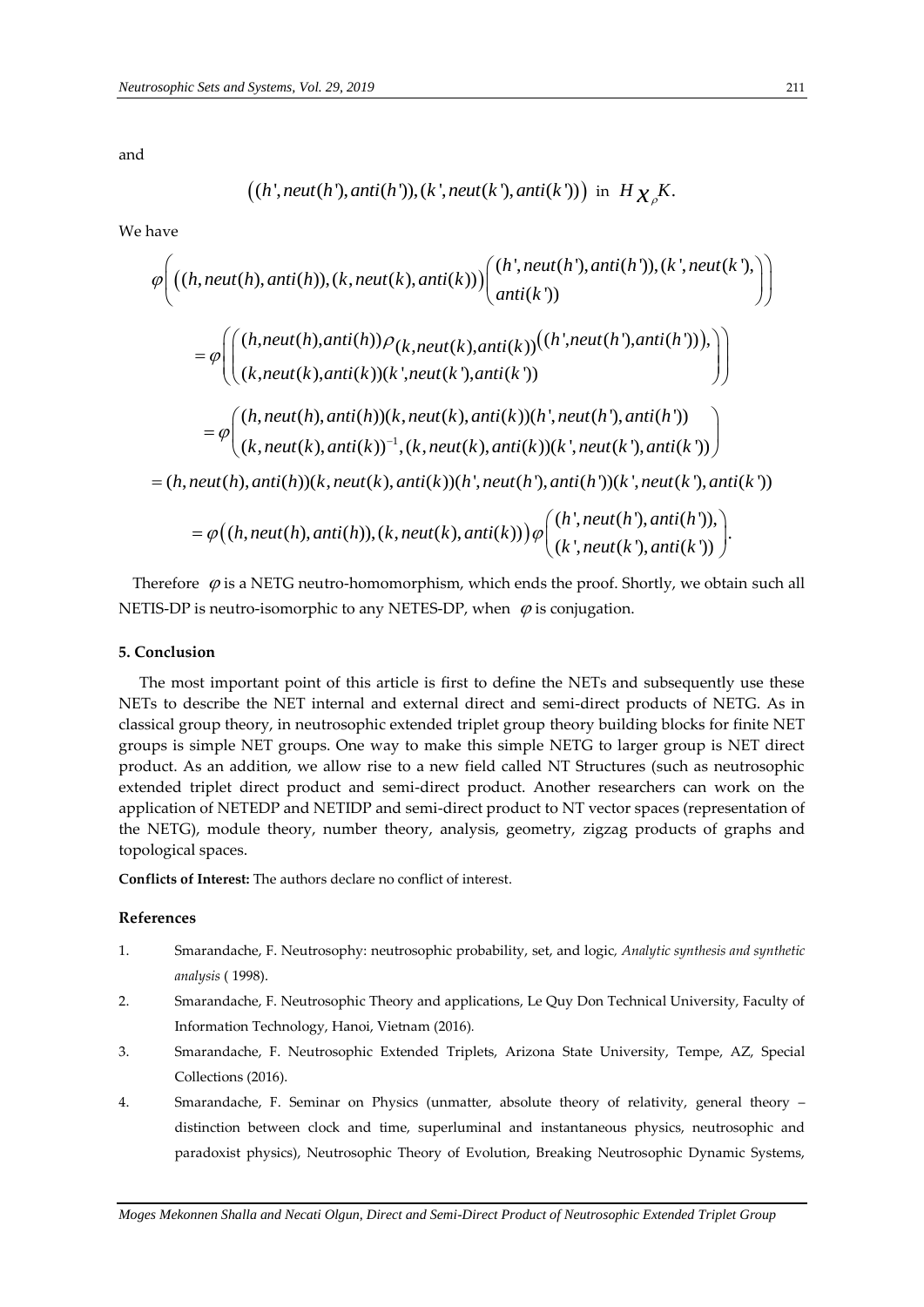and Neutrosophic Extended Triplet Algebraic Structures, Federal University of Agriculture, Communication Technology Resource Centre, Abeokuta,Ogun State, Nigeria (2017).

- 5. Kandasamy, W.B., Smarandache, F. Basic neutrosophic algebraic structures and their application to fuzzy and neutrosophic models. *Neutrosophic Sets and Systems* **(2004)**, Vol. 4.
- 6. Kandasamy, W.B., Smarandache, F. Some neutrosophic algebraic structures and neutrosophic N-algebraic structures. *Neutrosophic Sets and Systems* **(2006)**.
- 7. Smarandache, F., Mumtaz, A. Neutrosophic triplet group. *Neural Computing and Applications* **(2018)**, 29(7), 595-601.
- 8. Smarandache, F., Mumtaz, A. Neutrosophic Triplet Field used in Physical Applications. *Bulletin of the American Physical Society* **(2017)**, 62.
- 9. Smarandache, F., Mumtaz, A. Neutrosophic triplet as extension of matter plasma, unmatter plasma, and antimatter plasma. APS Meeting Abstracts (2016).
- 10. Smarandache, F. Hybrid Neutrosophic Triplet Ring in Physical Structures. *Bulletin of the American Physical Society* **(2017)**, 62.
- 11. Zhang, Xiaohong., Smarandache, F., Xingliang, L. Neutrosophic Duplet Semi-Group and Cancellable Neutrosophic Triplet Groups. *Symmetry* **(2017)**, 9(11), 275.
- 12. Şahin, M., Kargın, A. Neutrosophic triplet normed space. *Open Physics* **(2017)**, 15(1), 697-704.
- 13. Şahin, M., Kargın, A. Neutrosophic Triplet Inner Product. Neutrosophic Operational Research volume 2. Pons PublishingHouse (2017), 193.
- 14. Smarandache, F., Şahin, M., Kargın, A. Neutrosophic Triplet G-Module. *Mathematics* **(2018)**, 6(4), 53.
- 15. Uluçay, V., Şahin, M., Olgun, N., & Kilicman, A. (2017). On neutrosophic soft lattices. *Afrika Matematika*, *28*(3-4), 379-388.
- 16. Şahin, M., Olgun, N., Kargın, A., & Uluçay, V. (2018). Isomorphism theorems for soft G-modules. *Afrika Matematika*, *29*(7-8), 1237-1244.
- 17. Ulucay, V., Sahin, M., & Olgun, N. (2018).Time-Neutrosophic Soft Expert Sets and Its Decision Making Problem. Matematika, 34(2), 246-260.
- 18. Uluçay, V.,Kiliç, A.,Yildiz, I.,Sahin, M. (2018). A new approach for multi-attribute decision-making problems in bipolar neutrosophic sets. Neutrosophic Sets and Systems, 2018, 23(1), 142-159.
- 19. Uluçay, V., Şahin, M., Hassan, N.(2018). Generalized neutrosophic soft expert set for multiple-criteria decision-making. Symmetry, 10(10), 437.
- 20. Sahin, M., Olgun, N., Uluçay, V., Kargın, A., & Smarandache, F. (2017). A new similarity measure based on falsity value between single valued neutrosophic sets based on the centroid points of transformed single valued neutrosophic numbers with applications to pattern recognition. Infinite Study.2018.
- 21. Şahin, M., Uluçay, V., & Acıoglu, H. Some weighted arithmetic operators and geometric operators with SVNSs and their application to multi-criteria decision making problems. Infinite Study.2018.
- 22. Şahin, M., Uluçay, V., & Broumi, S. Bipolar Neutrosophic Soft Expert Set Theory. Infinite Study.2018.
- 23. Sahin, M., Alkhazaleh, S., & Ulucay, V. (2015). Neutrosophic soft expert sets. *Applied Mathematics*, *6*(1), 116.
- 24. Uluçay, V., Deli, I., & Şahin, M. (2018). Similarity measures of bipolar neutrosophic sets and their application to multiple criteria decision making. *Neural Computing and Applications*, *29*(3), 739-748.

*Moges Mekonnen Shalla and Necati Olgun, Direct and Semi-Direct Product of Neutrosophic Extended Triplet Group*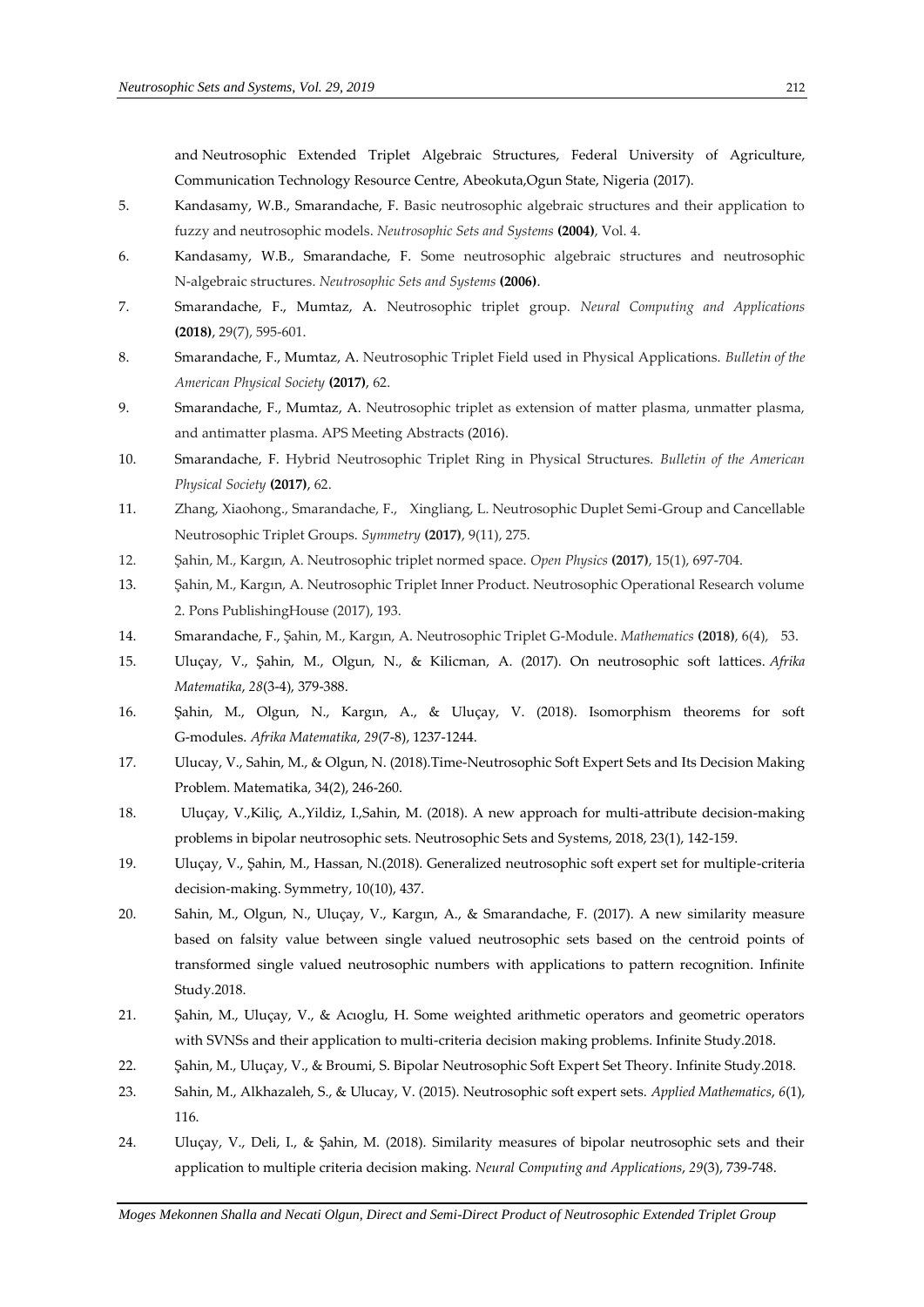- 25. Şahin, M., Deli, I., & Uluçay, V. (2016). *Jaccard vector similarity measure of bipolar neutrosophic set based on multi-criteria decision making*. Infinite Study.
- 26. Hassan, N., Uluçay, V., & Şahin, M. (2018). Q-neutrosophic soft expert set and its application in decision making. *International Journal of Fuzzy System Applications (IJFSA)*, *7*(4), 37-61.
- 27. Şahin, M., Uluçay, V., & Acıoglu, H. (2018). *Some weighted arithmetic operators and geometric operators with SVNSs and their application to multi-criteria decision making problems*. Infinite Study.
- 28. Ulucay, V., Kılıç, A., Şahin, M., & Deniz, H. (2019). A New Hybrid Distance-Based Similarity Measure for Refined Neutrosophic sets and its Application in Medical Diagnosis. *MATEMATIKA: Malaysian Journal of Industrial and Applied Mathematics*, *35*(1), 83-94.
- 29. Şahin, M., Uluçay, V., & Menekşe, M. (2018). Some new operations of  $(α, β, γ)$  interval cut set of interval valued neutrosophic sets. *Journal of Mathematical and Fundamental Sciences*, *50*(2), 103-120.
- 30. Broumi, S., Bakali, A., Talea, M., Smarandache, F., Singh, P. K., Uluçay, V., & Khan, M. (2019). Bipolar complex neutrosophic sets and its application in decision making problem. In *Fuzzy Multi-criteria Decision-Making Using Neutrosophic Sets* (pp. 677-710). Springer, Cham.
- 31. Şahin, M., Ulucay, V., & Ecemiş, O. Çıngı, B. An outperforming approach for multi-criteria decision-making problems with interval-valued Bipolar neutrosophic sets. *NEUTROSOPHIC STRUCTURES*, 108.
- 32. Bakbak, D., Uluçay, V. (2019). Chapter Eight Multiple Criteria Decision Making in Architecture Based on Q-Neutrosophic Soft Expert Multiset. NEUTROSOPHIC TRIPLET STRUCTURES, 90.
- 33. Şahin, M., Kargın, A. (2019). Chapter one, Neutrosophic Triplet Partial Inner Product Space. NEUTROSOPHIC TRIPLET STRUCTURES, 10-21.
- 34. Şahin, M., Kargın, A. (2019). Chapter two Neutrosophic Triplet Partial v-Generalized Metric Space. NEUTROSOPHIC TRIPLET STRUCTURES, 22-34.
- 35. Şahin, M., Kargın, A. and Smarandache, F., (2019). Chapter four, Neutrosophic Triplet Topology, NEUTROSOPHIC TRIPLET STRUCTURES, 43-54.
- 36. Şahin, M., Kargın, A. (2019). Chapter five Isomorphism Theorems for Neutrosophic Triplet G Modules. NEUTROSOPHIC TRIPLET STRUCTURES, 54-67.
- 37. Şahin, M., Kargın, A. (2019). Chapter six Neutrosophic Triplet Lie Algebra. NEUTROSOPHIC TRIPLET STRUCTURES, 68-78.
- 38. Şahin, M., Kargın, A. (2019). Chapter seven Neutrosophic Triplet b Metric Space. NEUTROSOPHIC TRIPLET STRUCTURES, 79-89.
- 39. Çelik, M., Shalla, M., Olgun, N. Fundamental homomorphism theorems for neutrosophic extended triplet groups. *Symmetry* **(2018)**, 10(8), 321.
- 40. Bal, M., Shalla, M., Olgun, N. Neutrosophic Triplet Cosets and Quotient Groups. *Symmetry* **(2018)**, 10(4), 126.
- 41. Smarandache, F., Mumtaz, A. The Neutrosophic Triplet Group and its Application to Physics, presented by F. S. to Universidad Nacional de Quilmes, *Department of Science and Technology, Bernal, Buenos Aires, Argentina.* (2014).
- 42. Smarandache, F. Neutrosophic Perspectives: Triplets, Duplets, Multisets, Hybrid Operators, Modal Logic, Hedge Algebras. And Applications. *Pons Editions*, Bruxelles **(2017)**.

*Moges Mekonnen Shalla and Necati Olgun, Direct and Semi-Direct Product of Neutrosophic Extended Triplet Group*